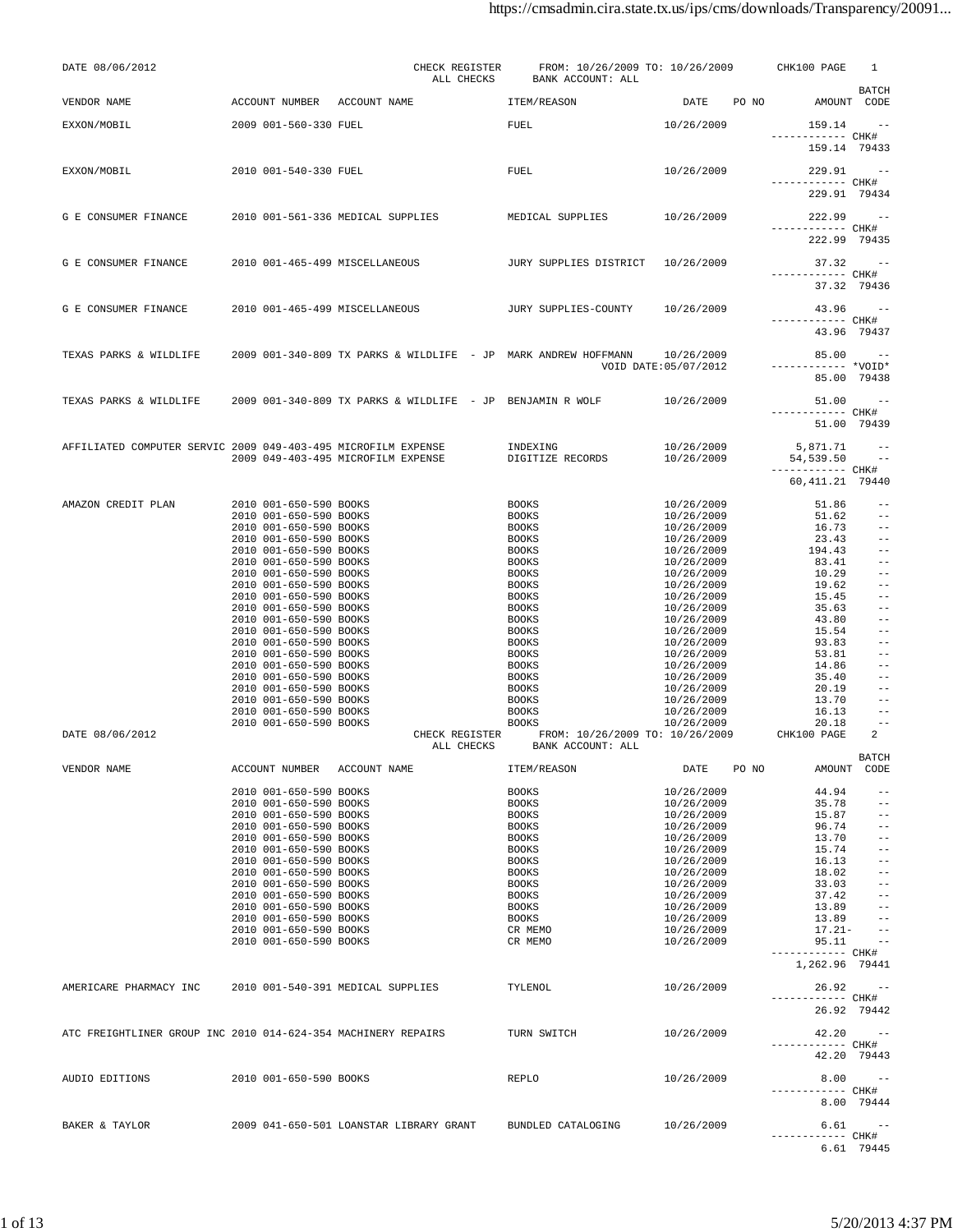| BANCORP SOUTH EQUIPMENT FI 2010 012-622-570 MACHINERY & EQUIPMENT  |                                                |                                                                                                                                                 | VOLVO G930 MOTOR                                     |                          | 10/26/2009 000686 89,703.70                               | PO                                      |
|--------------------------------------------------------------------|------------------------------------------------|-------------------------------------------------------------------------------------------------------------------------------------------------|------------------------------------------------------|--------------------------|-----------------------------------------------------------|-----------------------------------------|
|                                                                    |                                                |                                                                                                                                                 |                                                      | VOID DATE: 10/28/2009    | 89,703.70 79446                                           |                                         |
| BANE MACHINERY INC                                                 |                                                | 2010 011-621-354 MACHINERY REPAIRS                                                                                                              | JAM WASHER                                           | 10/26/2009               | 30.62                                                     | $ -$                                    |
|                                                                    |                                                | 2010 011-621-354 MACHINERY REPAIRS<br>2010 012-622-354 MACHINERY REPAIRS                                                                        | PARTS<br>SPROCKET                                    | 10/26/2009<br>10/26/2009 | 138.38<br>73.80                                           | $\sim$ $-$                              |
|                                                                    |                                                |                                                                                                                                                 |                                                      |                          | ------------ CHK#<br>242.80 79447                         |                                         |
| BARTHOLD TIRE COMPANY                                              |                                                | 2010 013-623-303 TIRES & TIRE REPAIRS                                                                                                           | O-RINGS                                              | 10/26/2009               | 20.00                                                     | $- -$                                   |
|                                                                    |                                                | 2010 013-623-303 TIRES & TIRE REPAIRS                                                                                                           | TIRES                                                | 10/26/2009               | 2,239.92                                                  | $\sim$ $-$                              |
|                                                                    |                                                | 2010 012-622-303 TIRES & TIRE REPAIRS<br>2010 014-624-303 TIRES & TIRE REPAIRS                                                                  | FLAT<br>TIRES                                        | 10/26/2009<br>10/26/2009 | 12.00<br>3,658.50                                         | $- -$<br><b>State State</b>             |
|                                                                    |                                                |                                                                                                                                                 |                                                      |                          | ------------ CHK#                                         |                                         |
|                                                                    |                                                |                                                                                                                                                 |                                                      |                          | 5,930.42 79448                                            |                                         |
| BELL SUPPLY COMPANY                                                |                                                | 2010 012-622-354 MACHINERY REPAIRS                                                                                                              | HOSE                                                 | 10/26/2009               | 18.60                                                     | $\sim$ $-$                              |
|                                                                    |                                                | 2010 011-621-354 MACHINERY REPAIRS                                                                                                              | FITTING                                              | 10/26/2009               | 5.74<br>------------ CHK#                                 | $\sim$ $-$                              |
| DATE 08/06/2012                                                    |                                                |                                                                                                                                                 |                                                      |                          |                                                           | 24.34 79449<br>$\overline{\phantom{a}}$ |
|                                                                    |                                                | CHECK REGISTER<br>ALL CHECKS                                                                                                                    | FROM: 10/26/2009 TO: 10/26/2009<br>BANK ACCOUNT: ALL |                          | CHK100 PAGE                                               |                                         |
| VENDOR NAME                                                        | ACCOUNT NUMBER ACCOUNT NAME                    |                                                                                                                                                 | ITEM/REASON                                          | DATE                     | PO NO<br>AMOUNT CODE                                      | BATCH                                   |
| BEN E KEITH COMPANY                                                |                                                |                                                                                                                                                 | SUPPLIES                                             | 10/26/2009               | 281.03                                                    | $- -$                                   |
|                                                                    |                                                | 2010 001-561-337 CLEANING SUPPLIES<br>2010 001-561-331 LAUNDRY SUPPLIES                                                                         | SUPPLIES                                             | 10/26/2009               | 68.46                                                     | $\sim$ $ -$                             |
|                                                                    |                                                | 2010 001-561-338 KITCHEN SUPPLIES                                                                                                               | SUPPLIES                                             | 10/26/2009               | 133.93                                                    | $\sim$ $-$                              |
|                                                                    |                                                |                                                                                                                                                 |                                                      |                          | ------------ CHK#<br>483.42 79450                         |                                         |
|                                                                    |                                                |                                                                                                                                                 |                                                      |                          |                                                           |                                         |
| BENNETT LISA C ATTY                                                |                                                | 2009 001-409-400 COURT APPOINTED ATTORNEYS ST VS TWYLA WEATHERBEE 10/26/2009<br>2009 001-409-400 COURT APPOINTED ATTORNEYS ST VS JOSHUA A BOWEN |                                                      | 10/26/2009               | 299.70<br>835.20                                          |                                         |
|                                                                    |                                                |                                                                                                                                                 |                                                      |                          | ------------ CHK#                                         |                                         |
|                                                                    |                                                |                                                                                                                                                 |                                                      |                          | 1,134.90 79451                                            |                                         |
| BETTER CONTAINERS MFG CO I 2010 001-650-310 OFFICE SUPPLIES        |                                                |                                                                                                                                                 | SUPPLIES                                             | 10/26/2009               | 82.47 --<br>------------ CHK#                             |                                         |
|                                                                    |                                                |                                                                                                                                                 |                                                      |                          |                                                           | 82.47 79452                             |
| BIZPROTEC LLC                                                      |                                                | 2010 001-560-452 COMPUTER EXPENSE                                                                                                               | REMOTE SO PRINTER                                    | 10/26/2009               | $93.75 - -$                                               |                                         |
|                                                                    |                                                |                                                                                                                                                 |                                                      |                          | ----------- CHK#                                          |                                         |
|                                                                    |                                                |                                                                                                                                                 |                                                      |                          | 93.75 79453                                               |                                         |
| BOUND TREE MEDICAL LLC                                             |                                                | 2010 001-540-391 MEDICAL SUPPLIES                                                                                                               | MED SUPPLIES                                         | 10/26/2009               | 12.65                                                     |                                         |
|                                                                    |                                                | 2010 001-540-453 MEDICAL EQUIP REPAIRS                                                                                                          | VENTILATOR CIRCUIT                                   | 10/26/2009               | 526.32<br>------------ CHK#                               | $\sim$ $-$                              |
|                                                                    |                                                |                                                                                                                                                 |                                                      |                          | 538.97 79454                                              |                                         |
| BRINKLEY JOSHUA R.                                                 |                                                | 2009 001-409-400 COURT APPOINTED ATTORNEYS ITO MCBATH                                                                                           |                                                      | 10/26/2009               | 472.50                                                    |                                         |
|                                                                    |                                                |                                                                                                                                                 |                                                      |                          | ------------ CHK#                                         |                                         |
|                                                                    |                                                |                                                                                                                                                 |                                                      |                          | 472.50 79455                                              |                                         |
| BUFFALO BUSINESS PRODUCTS 2010 001-450-310 OFFICE SUPPLIES & BOOKS |                                                |                                                                                                                                                 | <b>ENVELOPE</b>                                      | 10/26/2009               | 15.98 --                                                  |                                         |
|                                                                    |                                                |                                                                                                                                                 |                                                      |                          | ------------ CHK#<br>15.98 79456                          |                                         |
| BURROWS CATHY                                                      | 2009 001-475-425 MILEAGE                       |                                                                                                                                                 |                                                      | 10/26/2009               |                                                           |                                         |
|                                                                    |                                                |                                                                                                                                                 | MILEAGE                                              |                          | $14.02 - -$<br>------------ CHK#                          |                                         |
|                                                                    |                                                |                                                                                                                                                 |                                                      |                          | 14.02 79457                                               |                                         |
| BUSINESS INK, CO.                                                  |                                                | 2009 049-403-553 ARCHIVE & RESTORATION                                                                                                          | ARCHIVE BOOKS                                        | 10/26/2009               | $9,700.00 - -$                                            |                                         |
|                                                                    |                                                |                                                                                                                                                 |                                                      |                          | ------------ CHK#<br>9,700.00 79458                       |                                         |
|                                                                    |                                                |                                                                                                                                                 |                                                      |                          |                                                           |                                         |
| <b>B29 PROPERTIES</b>                                              | 2010 001-409-460 RENT<br>2010 001-409-460 RENT |                                                                                                                                                 | NOVEMBER 2009 RENT<br>NOVEMBER 2009 RENT             |                          | 10/26/2009 000612 600.00<br>10/26/2009 000612 2,300.00 PO | PO <sub>p</sub>                         |
|                                                                    |                                                |                                                                                                                                                 |                                                      |                          | ------------ CHK#                                         |                                         |
|                                                                    |                                                |                                                                                                                                                 |                                                      |                          | 2,900.00 79459                                            |                                         |
| C&G WHOLESALE                                                      |                                                | 2009 001-561-392 UNIFORMS - EMPLOYEES & PR UNIFORMS                                                                                             |                                                      | 10/26/2009               | $1,668.12 - -$                                            |                                         |
|                                                                    |                                                | 2009 001-561-392 UNIFORMS - EMPLOYEES & PR UNIFORMS<br>2009 001-560-392 UNIFORMS -EMPLOYEES & PRI UNIFORMS                                      |                                                      | 10/26/2009<br>10/26/2009 | 653.79<br>37.98                                           | $\sim$ $-$                              |
|                                                                    |                                                |                                                                                                                                                 |                                                      |                          | ------------ CHK#                                         |                                         |
|                                                                    |                                                |                                                                                                                                                 |                                                      |                          | 2,359.89 79460                                            |                                         |
| C&N FIRE SYSTEMS                                                   |                                                | 2010 001-510-450 BUILDING MAINTENANCE OCTOBER THRU DECEMB                                                                                       |                                                      | 10/26/2009 000694        | 129.00<br>------------ CHK#                               | <b>PO</b>                               |
|                                                                    |                                                |                                                                                                                                                 |                                                      |                          | 129.00 79461                                              |                                         |
| DATE 08/06/2012                                                    |                                                | CHECK REGISTER<br>ALL CHECKS                                                                                                                    | FROM: 10/26/2009 TO: 10/26/2009<br>BANK ACCOUNT: ALL |                          | CHK100 PAGE                                               | $\sim$ 4                                |
|                                                                    |                                                |                                                                                                                                                 |                                                      |                          |                                                           | BATCH                                   |
| VENDOR NAME                                                        | ACCOUNT NUMBER ACCOUNT NAME                    |                                                                                                                                                 | ITEM/REASON                                          | DATE PO NO               | AMOUNT CODE                                               |                                         |
| CALENDARS                                                          |                                                | 2010 001-650-310 OFFICE SUPPLIES                                                                                                                | CALENDAR                                             | 10/26/2009               |                                                           | $21.28 - -$                             |
|                                                                    |                                                |                                                                                                                                                 |                                                      |                          | ------------ CHK#                                         | 21.28 79462                             |
|                                                                    |                                                |                                                                                                                                                 |                                                      |                          |                                                           |                                         |
| CALLISBURG VOLUNTEER FIRE 2010 001-543-472 COOKE CO. FIREFIGHTERS  |                                                |                                                                                                                                                 | ANNUAL PAYMENT                                       | 10/26/2009               | $7,500.00$ --<br>------------ CHK#                        |                                         |
|                                                                    |                                                |                                                                                                                                                 |                                                      |                          | 7,500.00 79463                                            |                                         |
| CASA COURT APPOINTED SPECI 2010 001-645-417 CASA EXPENSE           |                                                |                                                                                                                                                 | FY 10 FIRST QUARTER 10/26/2009 000657                |                          | 2,750.00 PO                                               |                                         |
|                                                                    |                                                |                                                                                                                                                 |                                                      |                          | ------------ CHK#                                         |                                         |
|                                                                    |                                                |                                                                                                                                                 |                                                      |                          | 2,750.00 79464                                            |                                         |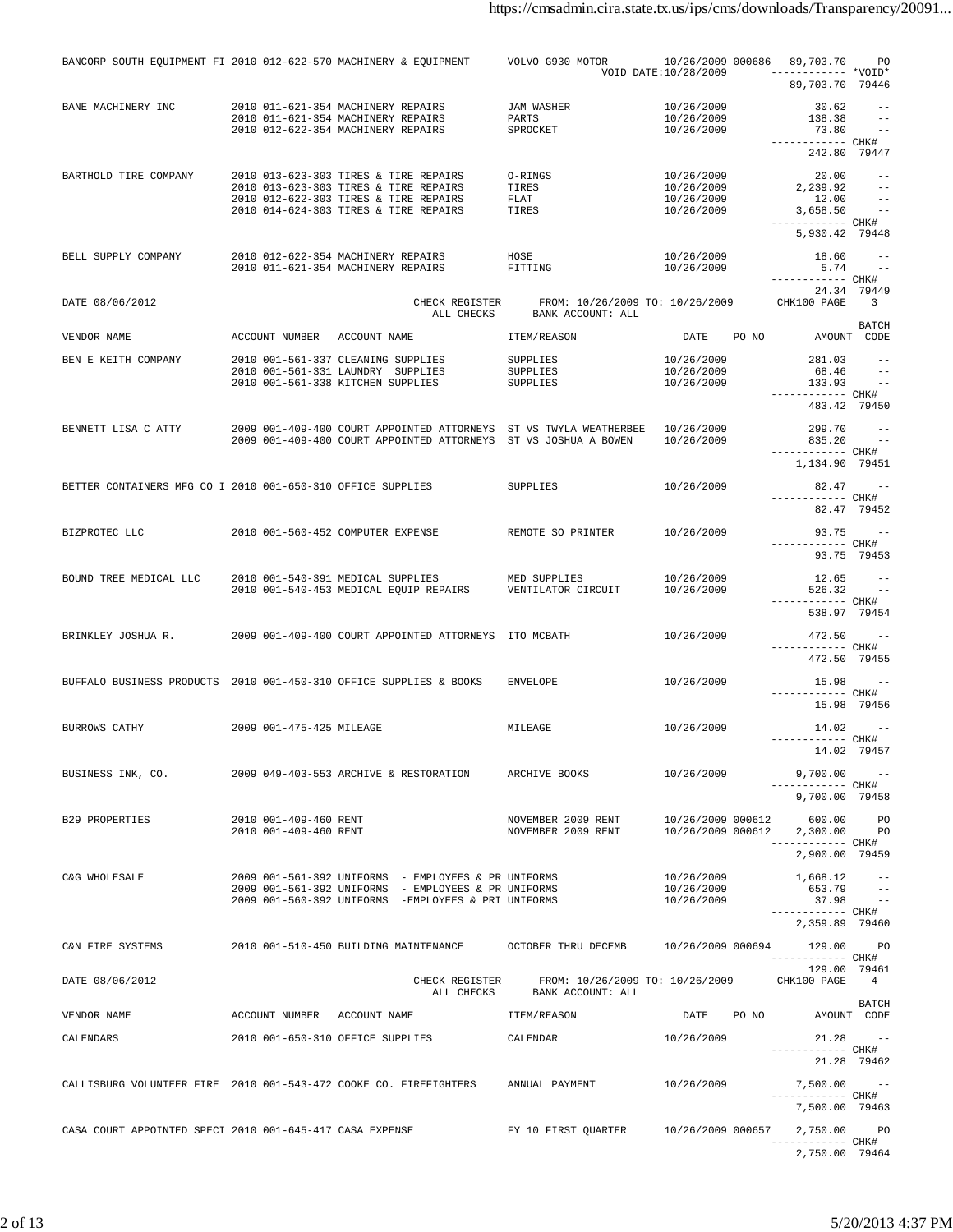| CBJ TIRE & ALIGNMENT NR IN 2010 001-510-354 VEHICLE EXPENSE |                       | 2010 001-510-354 VEHICLE EXPENSE<br>2010 011-621-303 TIRES & TIRE REPAIRS<br>2010 011-621-303 TIRES & TIRE REPAIRS<br>2010 014-624-354 MACHINERY REPAIRS<br>2010 011-621-354 MACHINERY REPAIRS<br>2009 014-624-303 TIRES & TIRE REPAIRS<br>2010 014-624-354 MACHINERY REPAIRS STATE INSPECTIONS<br>2010 014-624-354 MACHINERY REPAIRS STATE INSPECTIONS                                                                                                                                                                                                                                                                                                                                                                                                                                                                                                                                                      | ALIGNMENT<br>NEW TIRE PS580<br><b>FLAT</b><br>TIRE FEES<br>ST INSPECTIONS<br>ST INSPECTION<br>TIRES                                                                                                                                                                                                                                                                    | 10/26/2009 000684<br>10/26/2009 000684<br>10/26/2009<br>10/26/2009<br>10/26/2009<br>10/26/2009<br>10/26/2009<br>10/26/2009<br>10/26/2009                                                                                                                                             | 3,062.00<br>------------ CHK# | 39.95<br>300.00<br>108.00<br>127.65<br>72.50<br>14.50<br>29.00<br>14.50                                                                                                                                 | PO<br><b>PO</b><br>$- \, -$<br>$ -$<br>$ -$<br>$- -$<br>$ -$<br>$- -$<br>$\sim$ $-$                                                                                                                                                                                          |
|-------------------------------------------------------------|-----------------------|--------------------------------------------------------------------------------------------------------------------------------------------------------------------------------------------------------------------------------------------------------------------------------------------------------------------------------------------------------------------------------------------------------------------------------------------------------------------------------------------------------------------------------------------------------------------------------------------------------------------------------------------------------------------------------------------------------------------------------------------------------------------------------------------------------------------------------------------------------------------------------------------------------------|------------------------------------------------------------------------------------------------------------------------------------------------------------------------------------------------------------------------------------------------------------------------------------------------------------------------------------------------------------------------|--------------------------------------------------------------------------------------------------------------------------------------------------------------------------------------------------------------------------------------------------------------------------------------|-------------------------------|---------------------------------------------------------------------------------------------------------------------------------------------------------------------------------------------------------|------------------------------------------------------------------------------------------------------------------------------------------------------------------------------------------------------------------------------------------------------------------------------|
| CLAXTON LARRY ATTY                                          |                       | 2009 001-409-400 COURT APPOINTED ATTORNEYS ST VS SHAWNA LYNN PERRY 10/26/2009<br>2009 001-409-414 JUVENILE CT APPOINTED ATT ITO Z.S.A.<br>2009 001-409-400 COURT APPOINTED ATTORNEYS ST VS DEWELL SANDERS 10/26/2009<br>2010 001-409-400 COURT APPOINTED ATTORNEYS ST VS PABLO PALACIKOS, J 10/26/2009<br>2009 001-409-400 COURT APPOINTED ATTORNEYS ST VS RAMIRO FRANCO JR 10/26/2009<br>2009 001-409-400 COURT APPOINTED ALLOWED VALUE TO MURPHY CHILDREN<br>2010 001-409-400 COURT APPOINTED ATTORNEYS ITO MURPHY CHILDREN<br>2009 001-409-400 COURT APPOINTED ATTORNEYS ST VS ANETA GOGOLA<br>2010 001-409-400 COURT APPOINTED ATTORNEYS ST VS DONNIE MCCOY                                                                                                                                                                                                                                              |                                                                                                                                                                                                                                                                                                                                                                        | 10/26/2009<br>10/26/2009<br>10/26/2009<br>10/26/2009                                                                                                                                                                                                                                 | ------------ CHK#             | 490.50<br>229.50<br>841.50<br>783.00<br>670.50<br>1,453.50<br>292.50                                                                                                                                    | 3,768.10 79465<br>$- -$<br>$\qquad \qquad -$<br>$- -$<br>$90.00 - -$<br>4,851.00 79466                                                                                                                                                                                       |
| CLINICAL PATHOLOGY LABS IN 2010 001-650-499 MISCELLANEOUS   |                       |                                                                                                                                                                                                                                                                                                                                                                                                                                                                                                                                                                                                                                                                                                                                                                                                                                                                                                              | SUBS ABUSE TESTS                                                                                                                                                                                                                                                                                                                                                       | 10/26/2009                                                                                                                                                                                                                                                                           | ------------ CHK#             |                                                                                                                                                                                                         | $213.40 - -$<br>213.40 79467                                                                                                                                                                                                                                                 |
| COBERLEY ERIC                                               |                       | 2010 044-581-306 CONTRACT SERVICES<br>2010 044-581-306 CONTRACT SERVICES                                                                                                                                                                                                                                                                                                                                                                                                                                                                                                                                                                                                                                                                                                                                                                                                                                     | EXTRA SECURITY<br>EXTRA SECURITY                                                                                                                                                                                                                                                                                                                                       | 10/26/2009<br>10/26/2009                                                                                                                                                                                                                                                             | ------------ CHK#             |                                                                                                                                                                                                         | $515.97 - -$<br>196.56 --<br>712.53 79468                                                                                                                                                                                                                                    |
| COLE TIM                                                    |                       | 2009 001-409-400 COURT APPOINTED ATTORNEYS ST VS MICHAEL THOMAS KIR 10/26/2009<br>2009 001-409-400 COURT APPOINTED ATTORNEYS ST VS MICHAEL MERGERSON 10/26/2009<br>2009 001-409-400 COURT APPOINTED ATTORNEYS ST VS VANCE BURNS 10/26/2009                                                                                                                                                                                                                                                                                                                                                                                                                                                                                                                                                                                                                                                                   |                                                                                                                                                                                                                                                                                                                                                                        |                                                                                                                                                                                                                                                                                      | ------------ CHK#             | 270.00<br>360.00<br>1,080.00                                                                                                                                                                            | $- -$<br>$ -$<br>$\sim$ $-$<br>1,710.00 79469                                                                                                                                                                                                                                |
| COMER DERRELL ATTORNEY                                      |                       | $2010 001-340-700  DISTRICT CLERK 2010 001-340-700 DISTRICT CLERK ATTY FEES$<br>2009 001-409-400 COURT APPOINTED ATTORNEYS ST VS TORI LANE CLARK 10/26/2009                                                                                                                                                                                                                                                                                                                                                                                                                                                                                                                                                                                                                                                                                                                                                  |                                                                                                                                                                                                                                                                                                                                                                        | 10/26/2009<br>10/26/2009                                                                                                                                                                                                                                                             |                               | 300.00<br>288.00<br>495.00                                                                                                                                                                              | $ -$<br>$- -$<br>$- -$                                                                                                                                                                                                                                                       |
| DATE 08/06/2012                                             |                       |                                                                                                                                                                                                                                                                                                                                                                                                                                                                                                                                                                                                                                                                                                                                                                                                                                                                                                              | CHECK REGISTER FROM: 10/26/2009 TO: 10/26/2009 CHK100 PAGE<br>ALL CHECKS BANK ACCOUNT: ALL                                                                                                                                                                                                                                                                             |                                                                                                                                                                                                                                                                                      |                               |                                                                                                                                                                                                         | 5                                                                                                                                                                                                                                                                            |
| VENDOR NAME                                                 |                       | ACCOUNT NUMBER ACCOUNT NAME                                                                                                                                                                                                                                                                                                                                                                                                                                                                                                                                                                                                                                                                                                                                                                                                                                                                                  | ITEM/REASON                                                                                                                                                                                                                                                                                                                                                            | DATE PO NO                                                                                                                                                                                                                                                                           |                               |                                                                                                                                                                                                         | BATCH<br>AMOUNT CODE                                                                                                                                                                                                                                                         |
|                                                             |                       | 2009 001-409-400 COURT APPOINTED ATTORNEYS ITO SOPHIA R N SISTRUNK 10/26/2009<br>2009 001-409-400 COURT APPOINTED ATTORNEYS ST VS CAROLYN K PEREZ<br>2009 001-409-400 COURT APPOINTED ATTORNEYS ST VS LANNA G KNIGHTEN 10/26/2009<br>2009 001-409-400 COURT APPOINTED ATTORNEYS ST VS DESTINY DEHOYOS<br>2009 001-409-400 COURT APPOINTED ATTORNEYS ST VS GERARDO MALDONADO 10/26/2009                                                                                                                                                                                                                                                                                                                                                                                                                                                                                                                       |                                                                                                                                                                                                                                                                                                                                                                        | 10/26/2009<br>10/26/2009                                                                                                                                                                                                                                                             | ------------ CHK#             | 414.00<br>657.00<br>405.00<br>837.00                                                                                                                                                                    | $ -$<br>$ -$<br>$306.00 - -$<br>$- -$<br>$ -$<br>3,702.00 79470                                                                                                                                                                                                              |
| COMMUNITY LUMBER CO                                         |                       | 2010 013-623-354 MACHINERY REPAIRS<br>2010 014-624-499 MISCELLANEOUS<br>2010 014-624-300 SUPPLIES & HARDWARE<br>2010 014-624-300 SUPPLIES & HARDWARE<br>2010 014-624-300 SUPPLIES & HARDWARE<br>2010 013-623-300 SUPPLIES & HARDWARE<br>2010 013-623-300 SUPPLIES & HARDWARE                                                                                                                                                                                                                                                                                                                                                                                                                                                                                                                                                                                                                                 | CORD<br>LETTERS/NUMBERS<br>SACRETE/MAILBOX<br>SUPPLIES<br>WIRE<br>BATTERY<br>PLYWOOD                                                                                                                                                                                                                                                                                   | 10/26/2009<br>10/26/2009<br>10/26/2009<br>10/26/2009<br>10/26/2009<br>10/26/2009<br>10/26/2009                                                                                                                                                                                       | ----------- CHK#              | 6.49<br>11.40<br>34.97<br>151.07<br>17.17<br>7.98<br>62.97                                                                                                                                              | $- -$<br>$--$<br>$ -$<br>$ -$                                                                                                                                                                                                                                                |
| COOKE CO APPRAISAL DISTRIC 2009 019-628-499 MISCELLANEOUS   |                       | 2009 019-628-499 MISCELLANEOUS<br>2009 019-628-499 MISCELLANEOUS<br>2009 001-409-477 TAX APPRAISAL DISTRICT QRTR BILLIING<br>$2009 001-409-478 \text{ TAX COLLECTION EXPENSE} \qquad \qquad \text{QRTR BILLIING} \qquad \qquad 10/26/2009 \\ 2009 001-409-477 \text{ TAX APPRAISAL DISTRICT} \qquad \qquad \text{QRTR BILLIING} \qquad \qquad 10/26/2009$                                                                                                                                                                                                                                                                                                                                                                                                                                                                                                                                                    | QTR BILLING<br>QTR BILLING<br>QTR BILLING                                                                                                                                                                                                                                                                                                                              | 10/26/2009<br>10/26/2009<br>10/26/2009<br>10/26/2009                                                                                                                                                                                                                                 | 49,444.66<br>14, 124. 73      | 10.96<br>3.15                                                                                                                                                                                           | 292.05 79471<br>$--$<br>$\qquad \qquad - -$<br>$0.13 - -$<br>$--$<br>$- -$<br>$604.87 -$                                                                                                                                                                                     |
|                                                             |                       |                                                                                                                                                                                                                                                                                                                                                                                                                                                                                                                                                                                                                                                                                                                                                                                                                                                                                                              |                                                                                                                                                                                                                                                                                                                                                                        |                                                                                                                                                                                                                                                                                      | ------------ CHK#             |                                                                                                                                                                                                         | 64,188.50 79472                                                                                                                                                                                                                                                              |
| COOKE CO GENERAL FUND                                       | 2009 088-208-201 VOCF | 2009 088-208-220 CONSOLIDATED COURT COST<br>2009 088-208-207 BAIL BOND FEES<br>2009 088-208-210 EMS TRAUMA-CC<br>2009 088-208-229 STATE JUVENILE COURT COST JUV PROB DIVERSION<br>2009 088-208-219 INDIGENT CIVIL SERVICE IND DEFENSE FUND<br>2009 088-208-226 STATE TRAFFIC FINES STATE TRAFFIC FUND<br>2009 088-208-203 ARREST FEE<br>2009 088-208-224 REMOTE ENTRY SYSTEM<br>2009 088-208-223 TIME PAYMENT FEE<br>2009 088-208-214 JUDICIAL SALARY<br>2009 088-208-205 JUDICIAL TRAINING<br>2009 088-208-201 V O C F<br>2009 088-208-220 CONSOLIDATED COURT COST<br>2009 088-208-221 FUGITIVE APPREHENSION<br>2009 088-208-222 JUV CRIME DELQ<br>2009 088-208-221 FUGITIVE APPREHENSION 09-01-01-12-31-03<br>2009 088-208-200 L O E F<br>2009 088-208-202 C J P F<br>2009 088-208-217 COMP REHAB<br>2009 088-208-216 STATE GENERAL REVENUE $8-31-99-8-31-01$<br>2009 088-208-204 BIRTH CERTIFICATE BIRTHS | 01-01-04 FORWARD<br>BAIL BOND<br>EMS TRAUMA FUND<br>PEACE OFFICER FEE/ARREST 10/26/2009<br>FAILURE TO APPEAR<br>TIME PAYMENT<br>JUDICIAL SUPPORT FEE<br>09-01-01-12-31-03<br>09-01-01-12-31-03<br>$09 - 01 - 01 - 12 - 31 - 03$<br>$09 - 01 - 01 - 12 - 31 - 03$<br>$09 - 01 - 01 - 12 - 31 - 03$<br>8-31-99-8-31-01<br>8-31-99-8-31-01<br>$8 - 31 - 99 - 8 - 31 - 01$ | 10/26/2009<br>10/26/2009<br>10/26/2009<br>10/26/2009<br>10/26/2009<br>10/26/2009<br>10/26/2009<br>10/26/2009<br>10/26/2009<br>10/26/2009<br>10/26/2009<br>10/26/2009<br>10/26/2009<br>10/26/2009<br>10/26/2009<br>10/26/2009<br>10/26/2009<br>10/26/2009<br>10/26/2009<br>10/26/2009 |                               | 6,991.62<br>327.00<br>331.83<br>49.50<br>605.41<br>147.28<br>1,629.83<br>5,619.41<br>2,221.56<br>2,656.11<br>888.67<br>5.34<br>56.08<br>107.56<br>12.87<br>1.17<br>1.02<br>0.15<br>0.50<br>0.50<br>0.25 | $ -$<br>$- -$<br>$ -$<br>$ -$<br>$\qquad \qquad -$<br>$- \, -$<br>$- \, -$<br>$ -$<br>$\qquad \qquad -$<br>$\equiv$ $\equiv$<br>$\equiv$ $\equiv$<br>$\qquad \qquad -$<br>$ -$<br>$ -$<br>$ -$<br>$ -$<br>$ -$<br>$\qquad \qquad -$<br>$- \, -$<br>$\qquad \qquad -$<br>$ -$ |
|                                                             |                       | 2009 088-208-219 INDIGENT CIVIL SERVICE JUSTICE-IND<br>2009 088-208-219 INDIGENT CIVIL SERVICE                                                                                                                                                                                                                                                                                                                                                                                                                                                                                                                                                                                                                                                                                                                                                                                                               | CO IND                                                                                                                                                                                                                                                                                                                                                                 | 10/26/2009<br>10/26/2009<br>10/26/2009                                                                                                                                                                                                                                               |                               | 355.02<br>9.60<br>13.25                                                                                                                                                                                 | $ -$<br>$- \, -$<br>$- \, -$                                                                                                                                                                                                                                                 |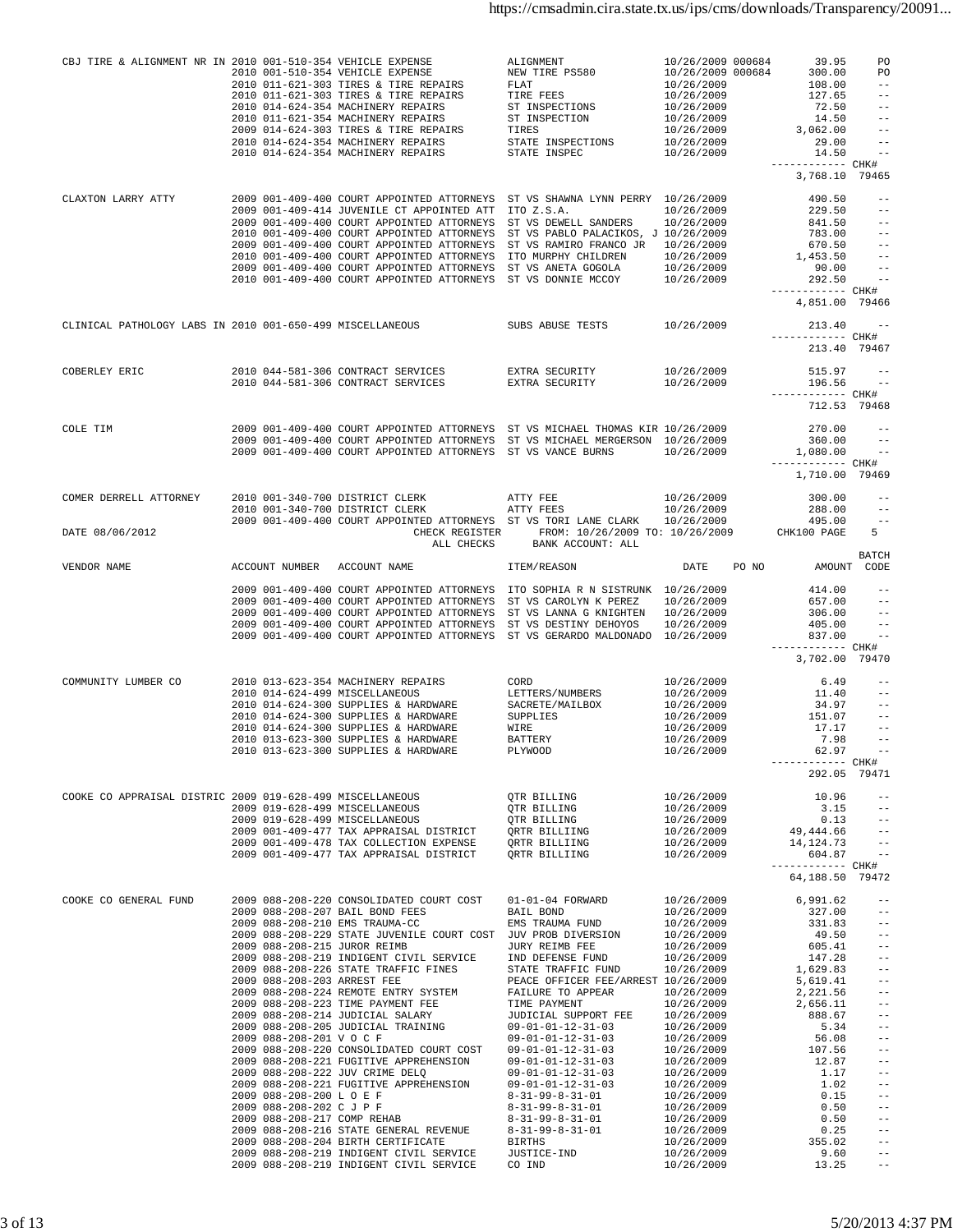| DATE 08/06/2012                                                                                             |  |  | 2009 088-208-208 DISTRICT & CIVIL FAMILY<br>2009 088-208-208 DISTRICT & CIVIL FAMILY                                                                             | CHECK REGISTER | ALL CHECKS | FAMILY D.C.<br>CIVIL FAMILY<br>FROM: 10/26/2009 TO: 10/26/2009<br>BANK ACCOUNT: ALL | 10/26/2009<br>10/26/2009                                           |       | 15.00<br>37.50<br>CHK100 PAGE                                     | $- -$<br>$ -$<br>6<br><b>BATCH</b>                                    |
|-------------------------------------------------------------------------------------------------------------|--|--|------------------------------------------------------------------------------------------------------------------------------------------------------------------|----------------|------------|-------------------------------------------------------------------------------------|--------------------------------------------------------------------|-------|-------------------------------------------------------------------|-----------------------------------------------------------------------|
| VENDOR NAME                                                                                                 |  |  | ACCOUNT NUMBER ACCOUNT NAME                                                                                                                                      |                |            | ITEM/REASON                                                                         | DATE                                                               | PO NO |                                                                   | AMOUNT CODE                                                           |
|                                                                                                             |  |  | 2009 088-208-219 INDIGENT CIVIL SERVICE<br>2009 088-208-230 COUNTY DRUG COURT<br>2009 088-208-212 SEAT BELT TR                                                   |                |            | IND LEGAL<br>DRUG COURT REPORT<br>CHILD SAFETY/SEAT BELT                            | 10/26/2009<br>10/26/2009<br>10/26/2009                             |       | 69.50<br>198.70<br>250.00<br>------------ CHK#<br>22,602.23 79473 | $- -$<br>$ -$                                                         |
| CRITICAL INFORMATION NETWO 2010 001-561-429 TRAINING                                                        |  |  | 2010 001-560-429 TRAINING & SCHOOLS                                                                                                                              |                |            | ONLINE TRAINING OCT 09<br>ON LINE TRAINING                                          | 10/26/2009<br>10/26/2009                                           |       | 148.75<br>2,358.75<br>------------ CHK#<br>2,507.50 79474         | $\sim$ $-$                                                            |
| CUEVAS DISTRIBUTION INC                                                                                     |  |  | 2010 001-540-391 MEDICAL SUPPLIES                                                                                                                                |                |            | DISINFECTANT                                                                        | 10/26/2009                                                         |       | 296.00<br>------------ CHK#<br>296.00 79475                       | $\sim$ $-$                                                            |
| DELUXE FOR BUSINESS                                                                                         |  |  | 2009 001-409-310 OFFICE SUPPLIES                                                                                                                                 |                |            | DEPOSIT BK                                                                          | 10/26/2009                                                         |       | 95.12<br>------------ CHK#<br>95.12 79476                         | $\sim$ $-$                                                            |
| TEXAS DEPT OF STATE HEALTH 2009 001-340-400 COUNTY CLERK-GEN FINES & F BIRTH ACCESS AUG, SEPT. 0 10/26/2009 |  |  |                                                                                                                                                                  |                |            |                                                                                     |                                                                    |       | 126.27<br>----------- CHK#<br>126.27 79477                        | $\sim$ $-$                                                            |
| DIAMOND DRUGS INC                                                                                           |  |  | 2009 001-561-391 PRISONER MEDICAL CARE                                                                                                                           |                |            | INMATE MEDICAL                                                                      | 10/26/2009                                                         |       | 4,861.72<br>----------- CHK#<br>4,861.72 79478                    | $\sim$ $-$                                                            |
| DOUGHERTY JOHN                                                                                              |  |  | 2010 001-352-200 SHERIFF- ESTRAY (JURY)                                                                                                                          |                |            | CATCH/HAUL COW                                                                      | 10/26/2009                                                         |       | $150.00 - -$<br>----------- CHK#<br>150.00 79479                  |                                                                       |
| LEWIS DOUGLAS T MD                                                                                          |  |  | 2010 001-540-491 EMS MEDICAL DIRECTOR                                                                                                                            |                |            | OCTOBER 2009                                                                        | 10/26/2009 000699                                                  |       | 1,643.83 PO<br>------------ CHK#<br>1,643.83 79480                |                                                                       |
| EASTMAN KODAK COMPANY                                                                                       |  |  | 2010 041-650-452 COMPUTER EXPENSE                                                                                                                                |                |            | SERVICE AGREEMENT                                                                   | 10/26/2009                                                         |       | $2,163.00 - -$<br>------------ CHK#<br>2,163.00 79481             |                                                                       |
| ECONO SIGN LLC                                                                                              |  |  | 2009 011-621-300 SUPPLIES & HARDWARE<br>2010 013-623-300 SUPPLIES & HARDWARE                                                                                     |                |            | SIGNS<br>VEST                                                                       | 10/26/2009<br>10/26/2009                                           |       | 258.70<br>77.98<br>------------ CHK#                              | $- -$<br>$\sim$ $-$                                                   |
| EDINGTON RICKY & DONNA                                                                                      |  |  | 2010 001-640-334 CLOTHING                                                                                                                                        |                |            | JUDE E/CLOTHING                                                                     | 10/26/2009                                                         |       | 336.68 79482<br>200.00<br>------------ CHK#                       | $\sim$ $-$                                                            |
| ELECTIONS SYSTEMS & SOFTWA 2010 001-403-410 ELECTION EXPENSE                                                |  |  |                                                                                                                                                                  |                |            | ELECTION SUPPLIES                                                                   | 10/26/2009                                                         |       | 200.00 79483<br>3,798.08<br>------------ CHK#<br>3,798.08 79484   |                                                                       |
| EMPIRE PAPER COMPANY<br>DATE 08/06/2012                                                                     |  |  | 2010 001-561-337 CLEANING SUPPLIES                                                                                                                               | CHECK REGISTER | ALL CHECKS | SUPPLIES<br>FROM: 10/26/2009 TO: 10/26/2009<br>BANK ACCOUNT: ALL                    | 10/26/2009                                                         |       | 333.74<br>CHK100 PAGE                                             | $- -$                                                                 |
| VENDOR NAME                                                                                                 |  |  | ACCOUNT NUMBER ACCOUNT NAME                                                                                                                                      |                |            | ITEM/REASON                                                                         | DATE                                                               | PO NO |                                                                   | <b>BATCH</b><br>AMOUNT CODE                                           |
|                                                                                                             |  |  | 2010 014-624-300 SUPPLIES & HARDWARE<br>2010 001-510-300 SUPPLIES<br>2010 001-510-300 SUPPLIES<br>2010 001-510-300 SUPPLIES<br>2010 001-561-338 KITCHEN SUPPLIES |                |            | SUPPLIES<br>SUPPLIES<br>SUPPLIES<br>SUPPLIES<br>STEEL WOOL                          | 10/26/2009<br>10/26/2009<br>10/26/2009<br>10/26/2009<br>10/26/2009 |       | 92.89<br>42.76<br>105.10<br>61.13<br>40.11<br>------------ CHK#   | $\sim$ $-$<br>$ -$<br>$\qquad \qquad -$<br>$\qquad \qquad -$<br>$- -$ |
| EQUIPMENT SUPPORT SERVICES 2009 011-621-354 MACHINERY REPAIRS                                               |  |  |                                                                                                                                                                  |                |            | PARTS                                                                               | 10/26/2009                                                         |       | 675.73 79485<br>3,140.37<br>------------ CHK#                     | $- -$                                                                 |
| FARM PLAN                                                                                                   |  |  | 2010 012-622-354 MACHINERY REPAIRS<br>2010 012-622-354 MACHINERY REPAIRS<br>2010 012-622-354 MACHINERY REPAIRS                                                   |                |            | SWITCH<br>SWITCH<br>CREDIT                                                          | 10/26/2009<br>10/26/2009<br>10/26/2009                             |       | 3,140.37 79486<br>72.00<br>18.50<br>18.50-<br>------------ CHK#   | $\qquad \qquad -$<br>$ -$<br>$- -$                                    |
| FAROUHAR JAMES                                                                                              |  |  | 2010 021-573-427 CONFERENCE EXPENSE                                                                                                                              |                |            | CONF EXP                                                                            | 10/26/2009                                                         |       | 1,075.42<br>------------ CHK#<br>1,075.42 79488                   | 72.00 79487                                                           |
| FASTENAL COMPANY                                                                                            |  |  | 2010 014-624-354 MACHINERY REPAIRS                                                                                                                               |                |            | SHEAR                                                                               | 10/26/2009                                                         |       | $319.20 - -$<br>------------ CHK#<br>319.20 79489                 |                                                                       |
| FIRST SOUTHWEST ASSET MGMT 2009 001-409-413 PROFESSIONAL SERVICES                                           |  |  |                                                                                                                                                                  |                |            | ARBITRAGE FEES                                                                      | 10/26/2009                                                         |       | 6,000.00<br>------------ CHK#<br>6,000.00 79490                   | $\sim$ $-$                                                            |
| FLUSCHE ENTERPRISES INC                                                                                     |  |  | 2010 014-624-300 SUPPLIES & HARDWARE<br>2010 014-624-300 SUPPLIES & HARDWARE                                                                                     |                |            | TUBING<br>TUBING                                                                    | 10/26/2009<br>10/26/2009                                           |       | 36.00<br>18.00                                                    | $\qquad \qquad -$<br>$\equiv$ $\equiv$                                |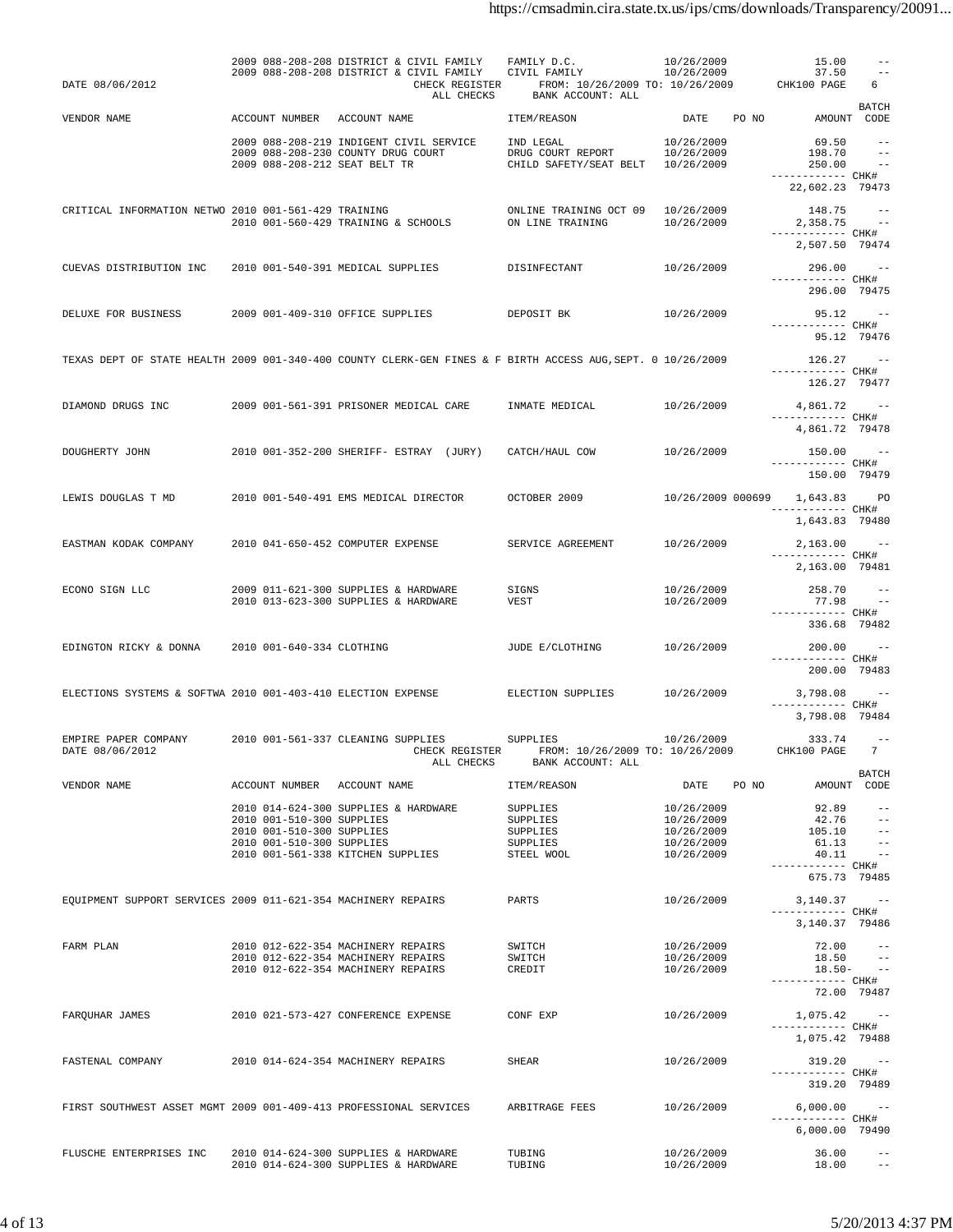|                                                                 |                           | 2010 014-624-354 MACHINERY REPAIRS                                           | RODS                                                 | 10/26/2009                             |       | 40.00                             | $\sim$ $-$            |
|-----------------------------------------------------------------|---------------------------|------------------------------------------------------------------------------|------------------------------------------------------|----------------------------------------|-------|-----------------------------------|-----------------------|
|                                                                 |                           |                                                                              |                                                      |                                        |       | ------------ CHK#<br>94.00 79491  |                       |
| FORENSIC INSTITUTE OF SCIE 2009 001-409-418 AUTOPSY EXPENSE     |                           |                                                                              | AUTOPSIES                                            | 10/26/2009                             |       | $7,800.00$ --                     |                       |
|                                                                 |                           |                                                                              |                                                      |                                        |       | ------------ CHK#                 |                       |
|                                                                 |                           |                                                                              |                                                      |                                        |       | 7,800.00 79492                    |                       |
| FOSTEL CHRISTOPHER M                                            |                           | 2009 001-409-400 COURT APPOINTED ATTORNEYS ST VS SEAN JOHNSON                |                                                      | 10/26/2009                             |       | $202.50 - -$                      |                       |
|                                                                 |                           |                                                                              |                                                      |                                        |       | ------------ CHK#<br>202.50 79493 |                       |
|                                                                 |                           |                                                                              |                                                      |                                        |       |                                   |                       |
| G E CONSUMER FINANCE                                            |                           | 2010 001-400-310 OFFICE SUPPLIES<br>2010 001-400-310 OFFICE SUPPLIES         | 3 INCH BINDERS<br>1.5 INCH BINDERS                   | 10/26/2009 000689<br>10/26/2009 000689 |       | 52.29<br>11.91                    | PO<br>PO <sub>P</sub> |
|                                                                 |                           | 2010 001-400-310 OFFICE SUPPLIES                                             | 1 INCH BINDERS                                       | 10/26/2009 000689                      |       | 9.88                              | PO <sub>PO</sub>      |
|                                                                 |                           |                                                                              |                                                      |                                        |       | ----------- CHK#                  | 74.08 79494           |
|                                                                 |                           |                                                                              |                                                      |                                        |       |                                   |                       |
| GAINESVILLE AUTO PARTS                                          |                           | 2010 011-621-354 MACHINERY REPAIRS<br>2010 012-622-354 MACHINERY REPAIRS     | FILTER<br>FILTERS                                    | 10/26/2009<br>10/26/2009               |       | 21.20<br>135.02                   | $ -$<br>$- -$         |
|                                                                 |                           | 2010 012-622-300 SUPPLIES & HARDWARE                                         | OIL DRY                                              | 10/26/2009                             |       | 16.00                             | $- -$                 |
| DATE 08/06/2012                                                 |                           | CHECK REGISTER<br>ALL CHECKS                                                 | FROM: 10/26/2009 TO: 10/26/2009<br>BANK ACCOUNT: ALL |                                        |       | CHK100 PAGE                       | 8                     |
|                                                                 |                           |                                                                              |                                                      |                                        |       |                                   | <b>BATCH</b>          |
| VENDOR NAME                                                     |                           | ACCOUNT NUMBER ACCOUNT NAME                                                  | ITEM/REASON                                          | DATE PO NO                             |       | AMOUNT CODE                       |                       |
|                                                                 |                           | 2010 012-622-354 MACHINERY REPAIRS                                           | WIPER BLADE                                          | 10/26/2009                             |       | 9.11                              | $- -$                 |
|                                                                 |                           | 2010 012-622-354 MACHINERY REPAIRS<br>2010 001-540-354 VEHICLE REPAIRS       | FUEL FILTER<br>STEER FLUID                           | 10/26/2009<br>10/26/2009               |       | 36.98<br>2.68                     | $\sim$ $-$            |
|                                                                 |                           |                                                                              |                                                      |                                        |       | ------------ CHK#<br>220.99 79495 |                       |
|                                                                 |                           |                                                                              |                                                      |                                        |       |                                   |                       |
| GAINESVILLE DAILY REGISTER 2010 001-409-430 LEGAL NOTICES       |                           |                                                                              | EMP ADD<br>LIBRARY ADD                               | 10/26/2009                             |       | 144.55                            |                       |
|                                                                 |                           | 2010 001-409-430 LEGAL NOTICES                                               |                                                      | 10/26/2009                             |       | 59.60<br>------------ CHK#        |                       |
|                                                                 |                           |                                                                              |                                                      |                                        |       | 204.15 79496                      |                       |
| GALE GROUP INC THE                                              | 2010 001-650-590 BOOKS    |                                                                              | <b>BOOKS</b>                                         | 10/26/2009                             |       | $53.52 - -$                       |                       |
|                                                                 | 2010 001-650-590 BOOKS    |                                                                              | <b>BOOKS</b>                                         | 10/26/2009                             |       | 46.09                             | $ -$                  |
|                                                                 | 2010 001-650-590 BOOKS    |                                                                              | <b>BOOKS</b>                                         | 10/26/2009                             |       | $27.96 -$<br>------------ CHK#    |                       |
|                                                                 |                           |                                                                              |                                                      |                                        |       | 127.57 79497                      |                       |
| GEHRIG HARDWARE                                                 |                           | 2010 014-624-354 MACHINERY REPAIRS                                           | PARTS                                                | 10/26/2009                             |       | 23.80                             |                       |
|                                                                 |                           |                                                                              |                                                      |                                        |       | ----------- CHK#<br>23.80 79498   |                       |
|                                                                 |                           |                                                                              |                                                      |                                        |       |                                   |                       |
| GEO J CARROLL & SON FUNERA 2010 001-409-418 AUTOPSY EXPENSE     |                           |                                                                              | AUTOPSY-DAVID KERN                                   | 10/26/2009                             |       | $250.00 - -$<br>------------ CHK# |                       |
|                                                                 |                           |                                                                              |                                                      |                                        |       | 250.00 79499                      |                       |
| GLENN POLK AUTOPLEX                                             |                           | 2010 011-621-354 MACHINERY REPAIRS                                           | ST INSPEC                                            | 10/26/2009                             |       | 14.50                             | $ -$                  |
|                                                                 |                           | 2010 011-621-354 MACHINERY REPAIRS                                           | ST INSPEC                                            | 10/26/2009                             |       | 14.50                             | $\sim$ $-$            |
|                                                                 |                           | 2010 012-622-354 MACHINERY REPAIRS                                           | REPAIRS                                              | 10/26/2009                             |       | $3,660.62$ --<br>----------- CHK# |                       |
|                                                                 |                           |                                                                              |                                                      |                                        |       | 3,689.62 79500                    |                       |
| GOODWIN J STANLEY ATTY                                          |                           | 2009 001-409-400 COURT APPOINTED ATTORNEYS ST VS TERRY CRISP                 |                                                      | 10/26/2009                             |       | 702.00 --                         |                       |
|                                                                 |                           |                                                                              |                                                      |                                        |       | ------------ CHK#                 |                       |
|                                                                 |                           |                                                                              |                                                      |                                        |       | 702.00 79501                      |                       |
| GT DISTRIBUTORS INC                                             | 2010 001-561-429 TRAINING |                                                                              | TASER SUPPLIES                                       | 10/26/2009                             |       | 289.30                            | $\sim$ $-$            |
|                                                                 |                           |                                                                              |                                                      |                                        |       | ----------- CHK#<br>289.30 79502  |                       |
|                                                                 |                           |                                                                              |                                                      |                                        |       |                                   |                       |
| GTM VIDEO INC                                                   |                           | 2010 001-650-310 OFFICE SUPPLIES                                             | SPRAY BOTTLE                                         | 10/26/2009                             |       | ----------- CHK#                  | $48.15 - -$           |
|                                                                 |                           |                                                                              |                                                      |                                        |       |                                   | 48.15 79503           |
| GUARDIAN PEST & TERMITE SE 2009 001-510-332 PEST & BIRD CONTROL |                           |                                                                              | PEST CNTRL-LIBRARY                                   | 10/26/2009                             |       | 50.00                             | $- -$                 |
|                                                                 |                           | 2009 001-510-332 PEST & BIRD CONTROL                                         | PEST CNTRL CO ATTY                                   | 10/26/2009                             |       |                                   | $45.00 - -$           |
|                                                                 |                           | 2009 001-510-332 PEST & BIRD CONTROL<br>2009 001-510-332 PEST & BIRD CONTROL | PEST CNTRL OLD JAIL<br>PEST CNTRL DPS BLDG           | 10/26/2009<br>10/26/2009               |       | 40.00<br>33.00 --                 |                       |
|                                                                 |                           | 2009 001-510-332 PEST & BIRD CONTROL                                         | BIRD CNTRL                                           | 10/26/2009                             |       | 80.00                             | $- -$                 |
|                                                                 |                           | 2009 001-510-332 PEST & BIRD CONTROL                                         | PEST CNTRL ANNEX                                     | 10/26/2009                             |       | $71.00 - -$<br>------------ CHK#  |                       |
|                                                                 |                           |                                                                              |                                                      |                                        |       | 319.00 79504                      |                       |
| HARRIS BILL ATTY                                                |                           | 2009 001-409-400 COURT APPOINTED ATTORNEYS ST VS JEREMY N BROWN 10/26/2009   |                                                      |                                        |       | 135.00                            | $- -$                 |
| DATE 08/06/2012                                                 |                           |                                                                              | CHECK REGISTER FROM: 10/26/2009 TO: 10/26/2009       |                                        |       | CHK100 PAGE                       | 9                     |
|                                                                 |                           | ALL CHECKS                                                                   | BANK ACCOUNT: ALL                                    |                                        |       |                                   | <b>BATCH</b>          |
| VENDOR NAME                                                     |                           | ACCOUNT NUMBER ACCOUNT NAME                                                  | ITEM/REASON                                          | DATE                                   | PO NO | AMOUNT CODE                       |                       |
|                                                                 |                           |                                                                              |                                                      |                                        |       | ------------ CHK#                 |                       |
|                                                                 |                           |                                                                              |                                                      |                                        |       | 135.00 79505                      |                       |
| HART INTERCIVIC INC                                             |                           | 2009 001-403-410 ELECTION EXPENSE                                            | ELECTION SUPPLIES                                    | 10/26/2009                             |       | 1,389.38 --                       |                       |
|                                                                 |                           |                                                                              |                                                      |                                        |       | ------------ CHK#                 |                       |
|                                                                 |                           |                                                                              |                                                      |                                        |       | 1,389.38 79506                    |                       |
| HENDRIK JOHN                                                    |                           | 2009 001-409-400 COURT APPOINTED ATTORNEYS ST VS JORGE GUERREWRO             |                                                      | 10/26/2009                             |       | 387.00                            | $\sim$ $  -$          |
|                                                                 |                           | 2009 001-409-400 COURT APPOINTED ATTORNEYS ST VS CURTIS BRINKLEY             |                                                      | 10/26/2009                             |       | 1,548.00<br>------------ CHK#     | $\sim$ $-$            |
|                                                                 |                           |                                                                              |                                                      |                                        |       | 1,935.00 79507                    |                       |
| HENNIGAN AUTO PARTS, INC 2010 013-623-354 MACHINERY REPAIRS     |                           |                                                                              | RETURN SPRINGS                                       | 10/26/2009                             |       | 2.29                              | $\sim$ $-$            |
|                                                                 |                           |                                                                              |                                                      |                                        |       |                                   |                       |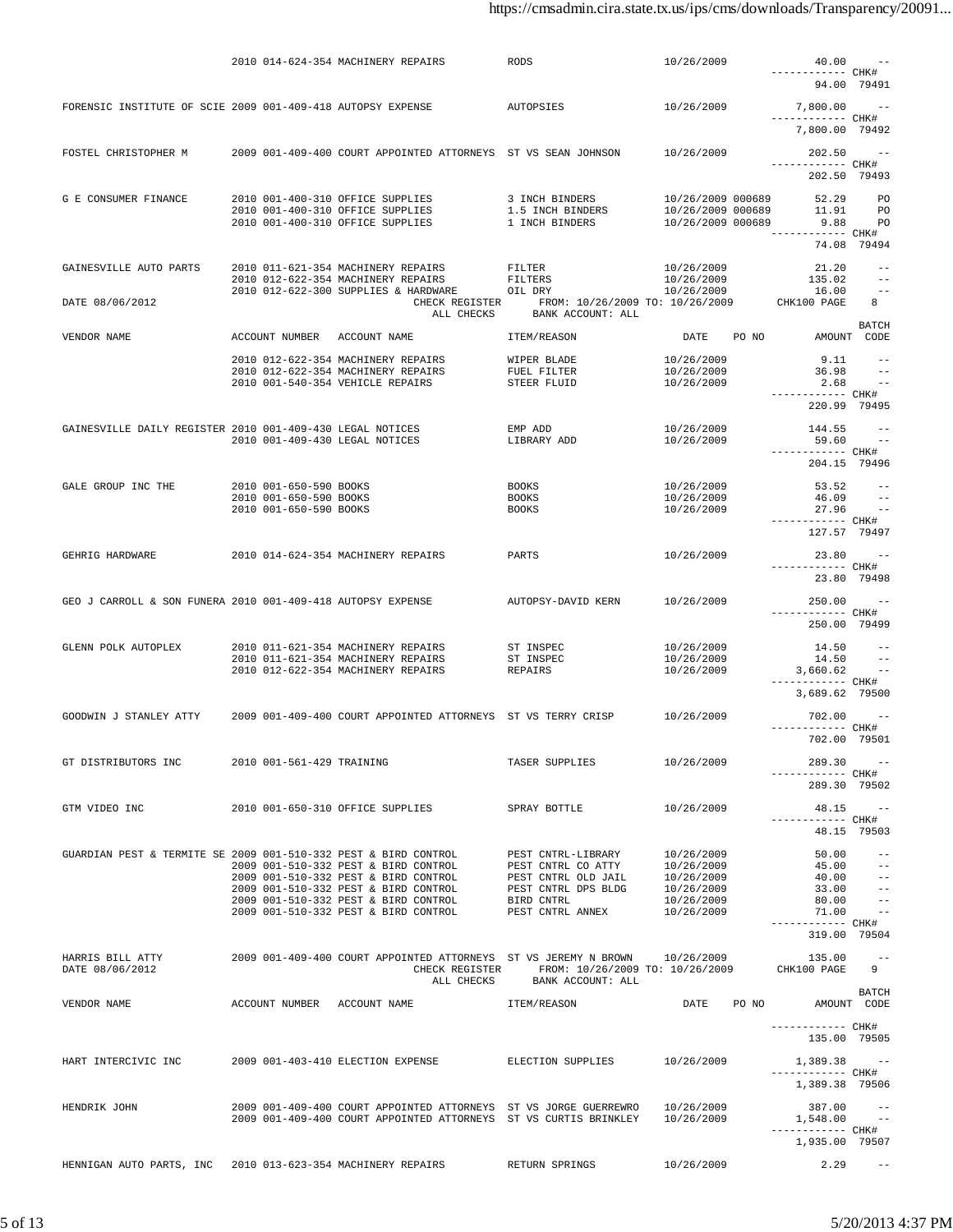|                                                               |                           | 2010 013-623-354 MACHINERY REPAIRS<br>2010 013-623-300 SUPPLIES & HARDWARE<br>2010 013-623-300 SUPPLIES & HARDWARE SUPPLIES<br>2010 013-623-354 MACHINERY REPAIRS FILTER<br>2010 013-623-354 MACHINERY REPAIRS COUPLER<br>2010 013-623-354 MACHINERY REPAIRS TURN SIGNAL<br>2010 013-623-354 MACHINERY REPAIRS TURN | HEATER CNTRL<br>SUPPLIES                                                                      | 10/26/2009<br>10/26/2009<br>10/26/2009<br>10/26/2009<br>10/26/2009<br>10/26/2009<br>10/26/2009<br>10/26/2009<br>$10/26/2009$<br>$10/26/2009$<br>$10/26/2009$<br>$10/26/2009$<br>$10/26/2009$<br>$10/26/2009$<br>$10/26/2009$<br>$10/26/2009$<br>$10/26/2009$<br>10/26/2009<br>10/26/2009<br>10/26/2009<br>10/26/2009<br>10/26/2009 | 23.52<br>91.70<br>56.61<br>56.61<br>39.85<br>41.34<br>81.84<br>96.60<br>$20.80 - -$<br>166.93<br>36.85<br>36.85<br>$321.68 - -$<br>13.01<br>298.04<br>20.80<br>$80.95 -$<br>$59.96 - -$<br>$52.89 - -$<br>$18.77 - -$<br>$113.57 -$ | $--$<br>$ -$<br>$--$<br>$- -$<br>$- -$<br>$- -$<br>$ -$<br>$\hspace{0.1em} - \hspace{0.1em} - \hspace{0.1em}$<br>$- -$<br>$- -$<br>$- -$<br>$ -$<br>$- -$ |
|---------------------------------------------------------------|---------------------------|---------------------------------------------------------------------------------------------------------------------------------------------------------------------------------------------------------------------------------------------------------------------------------------------------------------------|-----------------------------------------------------------------------------------------------|------------------------------------------------------------------------------------------------------------------------------------------------------------------------------------------------------------------------------------------------------------------------------------------------------------------------------------|-------------------------------------------------------------------------------------------------------------------------------------------------------------------------------------------------------------------------------------|-----------------------------------------------------------------------------------------------------------------------------------------------------------|
|                                                               |                           | 2010 014-624-354 MACHINERY REPAIRS                                                                                                                                                                                                                                                                                  | PARTS                                                                                         | 10/26/2009                                                                                                                                                                                                                                                                                                                         | $54.12 - -$<br>------------ CHK#<br>1,785.58 79508                                                                                                                                                                                  |                                                                                                                                                           |
| HERRMANN GINGER                                               |                           | 2010 001-465-182 SPECIAL COURT REPORTER FULL DAY REPORTING 10/26/2009                                                                                                                                                                                                                                               |                                                                                               |                                                                                                                                                                                                                                                                                                                                    | $275.00 - -$<br>----------- CHK#<br>275.00 79509                                                                                                                                                                                    |                                                                                                                                                           |
| HILL BRENT ATTY                                               |                           | 2009 001-409-400 COURT APPOINTED ATTORNEYS ST VS BENJAMIN GONZALES 10/26/2009<br>2009 001-409-400 COURT APPOINTED ATTORNEYS ST VS BOBBY JOE PHILLIPS 10/26/2009<br>2009 001-409-400 COURT APPOINTED ATTORNEYS ITO MCBATH 10/26/2009                                                                                 |                                                                                               |                                                                                                                                                                                                                                                                                                                                    | $801.00 - -$<br>$801.00 - -$<br>$1,449.00 - -$<br>------------ CHK#<br>3,051.00 79510                                                                                                                                               |                                                                                                                                                           |
|                                                               |                           | HILTON COLLEGE STATION & C 2010 001-495-427 CONFERENCE EXPENSE HOTEL STAY TXPPA CONFERE 10/26/2009 000705                                                                                                                                                                                                           |                                                                                               |                                                                                                                                                                                                                                                                                                                                    | 327.75 PO<br>------------ CHK#<br>327.75 79511                                                                                                                                                                                      |                                                                                                                                                           |
| HOLLOWELL GARY<br>DATE 08/06/2012                             |                           | 2010 011-621-427 CONFERENCE EXPENSE CONF EXP 0000 10/26/2009                                                                                                                                                                                                                                                        | CHECK REGISTER FROM: 10/26/2009 TO: 10/26/2009 CHK100 PAGE 10<br>ALL CHECKS BANK ACCOUNT: ALL |                                                                                                                                                                                                                                                                                                                                    | $1,172.72$ --                                                                                                                                                                                                                       |                                                                                                                                                           |
| VENDOR NAME                                                   |                           | ACCOUNT NUMBER ACCOUNT NAME                                                                                                                                                                                                                                                                                         | ITEM/REASON                                                                                   |                                                                                                                                                                                                                                                                                                                                    | DATE PO NO AMOUNT CODE<br>------------ CHK#                                                                                                                                                                                         | BATCH                                                                                                                                                     |
| HOLT ERIC                                                     |                           | 2010 001-640-334 CLOTHING                                                                                                                                                                                                                                                                                           | BRIAN S WINTER COAT 10/26/2009                                                                |                                                                                                                                                                                                                                                                                                                                    | 1,172.72 79512<br>$50.00 - -$                                                                                                                                                                                                       |                                                                                                                                                           |
|                                                               |                           |                                                                                                                                                                                                                                                                                                                     |                                                                                               |                                                                                                                                                                                                                                                                                                                                    | ------------ CHK#<br>50.00 79513                                                                                                                                                                                                    |                                                                                                                                                           |
| HOLT TRACY                                                    | 2010 001-640-334 CLOTHING |                                                                                                                                                                                                                                                                                                                     | NEVAEH R WINTER COAT 10/26/2009                                                               |                                                                                                                                                                                                                                                                                                                                    | $50.00 - -$<br>------------ CHK#<br>50.00 79514                                                                                                                                                                                     |                                                                                                                                                           |
| HOME DEPOT                                                    |                           | 2010 001-540-310 OFFICE SUPPLIES SUPPLIES                                                                                                                                                                                                                                                                           |                                                                                               | 10/26/2009                                                                                                                                                                                                                                                                                                                         | $137.00 - -$<br>------------ CHK#<br>137.00 79515                                                                                                                                                                                   |                                                                                                                                                           |
|                                                               |                           | HUNTERS OIL DEPOT 600 2009 001-560-354 VEHICLE MAINTENANCE 601L CHANGE 10/26/2009 44.60 --<br>2010 001-560-354 VEHICLE MAINTENANCE<br>2010 001-560-354 VEHICLE MAINTENANCE                                                                                                                                          | OIL CHANGE<br>OIL CHANGE                                                                      | 10/26/2009<br>10/26/2009                                                                                                                                                                                                                                                                                                           | ----------- CHK#<br>110.02 79516                                                                                                                                                                                                    | $32.71 - -$<br>$32.71 - -$                                                                                                                                |
| INDUSTRIAL BEARING CO                                         |                           | 2010 011-621-354 MACHINERY REPAIRS<br>2010 011-621-354 MACHINERY REPAIRS<br>2010 011-621-354 MACHINERY REPAIRS                                                                                                                                                                                                      | PARTS<br>SEAL<br>PARTS                                                                        | 10/26/2009<br>10/26/2009<br>10/26/2009                                                                                                                                                                                                                                                                                             | 11.80<br>11.80<br>88.38<br>------------ CHK#<br>111.98 79517                                                                                                                                                                        | $\sim$ $-$<br>$- -$<br>$\sim$ $ -$                                                                                                                        |
| INLAND TRUCK PARTS COMPANY 2010 012-622-354 MACHINERY REPAIRS |                           |                                                                                                                                                                                                                                                                                                                     | REPAIRS                                                                                       | 10/26/2009                                                                                                                                                                                                                                                                                                                         | $1,155.94 - -$<br>----------- CHK#<br>1,155.94 79518                                                                                                                                                                                |                                                                                                                                                           |
| J. P. COOKE COMPANY                                           |                           | 2009 001-403-310 OFFICE SUPPLIES                                                                                                                                                                                                                                                                                    | STAMPERS                                                                                      | 10/26/2009                                                                                                                                                                                                                                                                                                                         | $162.15 - -$<br>------------ CHK#<br>162.15 79519                                                                                                                                                                                   |                                                                                                                                                           |
| JOHN WRIGHT ASSOCIATES INC 2010 001-540-354 VEHICLE REPAIRS   |                           |                                                                                                                                                                                                                                                                                                                     | RED LENS                                                                                      | 10/26/2009                                                                                                                                                                                                                                                                                                                         | $170.00 - -$<br>----------- CHK#<br>170.00 79520                                                                                                                                                                                    |                                                                                                                                                           |
| KEN BLANTON INS AGENCY INC 2009 001-561-480 BONDS - EMPLOYEES |                           |                                                                                                                                                                                                                                                                                                                     | BOND-B JETZELSBERGER                                                                          | 10/26/2009                                                                                                                                                                                                                                                                                                                         | ------------ CHK#<br>92.50 79521                                                                                                                                                                                                    | $92.50 - -$                                                                                                                                               |
| KING TRACI                                                    |                           | 2010 001-475-427 CONFERENCE EXPENSE                                                                                                                                                                                                                                                                                 | CJIS MEETING                                                                                  | 10/26/2009                                                                                                                                                                                                                                                                                                                         | ----------- CHK#                                                                                                                                                                                                                    | $12.50 - -$                                                                                                                                               |
| KLEMENT FORD OF MUENSTER 2010 013-623-354 MACHINERY REPAIRS   |                           |                                                                                                                                                                                                                                                                                                                     | REPAIRS                                                                                       | 10/26/2009                                                                                                                                                                                                                                                                                                                         | 12.50 79522<br>------------ CHK#                                                                                                                                                                                                    | $82.56 - -$                                                                                                                                               |
| KLEMENT LEON                                                  |                           | 2010 014-624-427 CONFERENCE EXPENSE                                                                                                                                                                                                                                                                                 | CONF EXPENSE                                                                                  | 10/26/2009                                                                                                                                                                                                                                                                                                                         | $1,479.88 - -$                                                                                                                                                                                                                      | 82.56 79523                                                                                                                                               |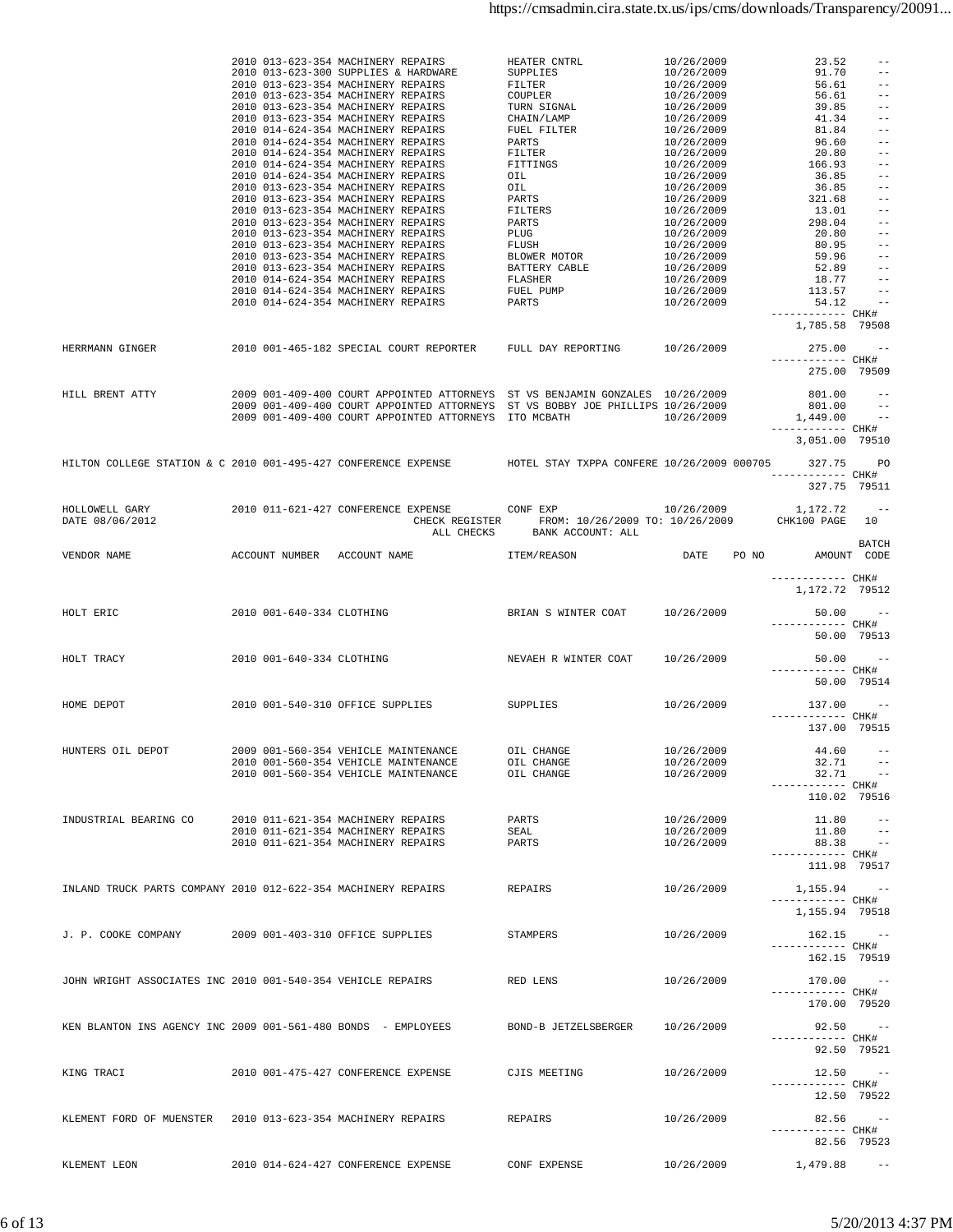|                                                                |                                                                  |                                                                                                                               |                                                                        |                          | ----------- CHK#                    |                                 |
|----------------------------------------------------------------|------------------------------------------------------------------|-------------------------------------------------------------------------------------------------------------------------------|------------------------------------------------------------------------|--------------------------|-------------------------------------|---------------------------------|
| DATE 08/06/2012                                                |                                                                  | CHECK REGISTER<br>ALL CHECKS                                                                                                  | FROM: 10/26/2009 TO: 10/26/2009<br>BANK ACCOUNT: ALL                   |                          | 1,479.88 79524<br>CHK100 PAGE 11    |                                 |
| VENDOR NAME                                                    | ACCOUNT NUMBER ACCOUNT NAME                                      |                                                                                                                               | ITEM/REASON                                                            | DATE                     | PO NO<br>AMOUNT CODE                | BATCH                           |
| KOMATSU ARCHITECTURE                                           |                                                                  | 2009 035-516-507 COURTHOUSE RESTORATION GR A/E SERVICES FOR CO 10/26/2009 000248                                              |                                                                        |                          | 7,972.50                            | <b>PO</b>                       |
|                                                                |                                                                  |                                                                                                                               |                                                                        |                          | ------------ CHK#<br>7,972.50 79525 |                                 |
| KREBBS MICHAEL                                                 |                                                                  | 2010 044-581-306 CONTRACT SERVICES                                                                                            | EXTRA SECURITY                                                         | 10/26/2009               | 589.68                              | $\sim$ $-$                      |
|                                                                |                                                                  |                                                                                                                               |                                                                        |                          | ------------ CHK#<br>589.68 79526   |                                 |
| KWIK KAR LUBE N TUNE                                           |                                                                  | 2010 013-623-354 MACHINERY REPAIRS                                                                                            | OIL CHANGE                                                             | 10/26/2009               | 71.97 --                            |                                 |
|                                                                |                                                                  |                                                                                                                               |                                                                        |                          | ------------ CHK#                   | 71.97 79527                     |
| KYOCERA MITA AMERICA INC                                       |                                                                  | 2009 001-409-463 COPY MACHINE MAINT & SUPP EXT OFF COPIER                                                                     |                                                                        | 10/26/2009               | 288.46                              | $ -$                            |
|                                                                |                                                                  | 2010 001-409-463 COPY MACHINE MAINT & SUPP<br>2010 001-409-463 COPY MACHINE MAINT & SUPP BASE CHRG                            | EXT COPIER RENT OCT 09 10/26/2009                                      | 10/26/2009               | $415.14 - -$<br>131.35              | $\sim$ $-$                      |
|                                                                |                                                                  | 2010 001-409-463 COPY MACHINE MAINT & SUPP RENTAL CHARGE                                                                      |                                                                        | 10/26/2009               | 11.90                               | $\sim$ $-$                      |
|                                                                |                                                                  | 2010 001-409-463 COPY MACHINE MAINT & SUPP RENTAL CHARGE                                                                      |                                                                        | 10/26/2009               | 65.09<br>------------ CHK#          | $\sim$ $-$                      |
|                                                                |                                                                  |                                                                                                                               |                                                                        |                          | 911.94 79528                        |                                 |
| LABATT FOOD SERVICE                                            | 2010 001-561-333 FOOD FOR JAIL                                   |                                                                                                                               | JAIL FOOD                                                              | 10/26/2009               | 1,355.30                            |                                 |
|                                                                | 2010 001-561-333 FOOD FOR JAIL<br>2010 001-561-333 FOOD FOR JAIL |                                                                                                                               | JAIL FOOD<br>JAIL FOOD                                                 | 10/26/2009<br>10/26/2009 | 1,691.66<br>1,903.26                | $- -$<br>$\sim$ $-$             |
|                                                                | 2010 001-561-333 FOOD FOR JAIL                                   |                                                                                                                               | JAIL FOOD                                                              | 10/26/2009               | $1,645.78$ --                       |                                 |
|                                                                |                                                                  |                                                                                                                               |                                                                        |                          | ------------ CHK#<br>6,596.00 79529 |                                 |
| LAKEWAY OIL SALES                                              | 2010 013-623-330 FUEL & OIL                                      |                                                                                                                               | OIL                                                                    | 10/26/2009               | 220.00 --                           |                                 |
|                                                                |                                                                  |                                                                                                                               |                                                                        |                          | ------------ CHK#<br>220.00 79530   |                                 |
| LANDIN ARMANDO                                                 |                                                                  | 2010 044-581-306 CONTRACT SERVICES                                                                                            | EXTRA SECURITY                                                         | 10/26/2009               | 515.97                              | $\sim$ $-$                      |
|                                                                |                                                                  | 2010 044-581-306 CONTRACT SERVICES                                                                                            | EXTRA SECURITY                                                         | 10/26/2009               | 368.55                              | $\sim$ $-$                      |
|                                                                |                                                                  |                                                                                                                               |                                                                        |                          | ----------- CHK#<br>884.52 79531    |                                 |
| LAWSON PRODUCTS                                                |                                                                  | 2010 012-622-354 MACHINERY REPAIRS                                                                                            | AERO NUTBLTLSNR                                                        | 10/26/2009               | $166.97 - -$                        |                                 |
|                                                                |                                                                  |                                                                                                                               |                                                                        |                          | ------------ CHK#<br>166.97 79532   |                                 |
| LBJ SCHOOL OF PUBLIC AFFAI 2010 001-495-427 CONFERENCE EXPENSE |                                                                  |                                                                                                                               | CON F REG-S SKUPIN                                                     | 10/26/2009               | $325.00 - -$                        |                                 |
|                                                                |                                                                  |                                                                                                                               |                                                                        |                          | ------------ CHK#<br>325.00 79533   |                                 |
| LBW, INC.                                                      | 2010 041-650-499 MISCELLANEOUS                                   |                                                                                                                               | PERFORMANCE                                                            | 10/26/2009               | 250.00                              | $\sim$ $-$                      |
|                                                                |                                                                  |                                                                                                                               |                                                                        |                          | ------------ CHK#                   |                                 |
|                                                                |                                                                  |                                                                                                                               |                                                                        |                          | 250.00 79534                        |                                 |
| LEADSONLINE                                                    | 2010 001-560-481 ASSN DUES                                       |                                                                                                                               | ASSN DUES                                                              | 10/26/2009               | 792.00<br>----------- CHK#          | $\sim$ $-$                      |
|                                                                |                                                                  |                                                                                                                               |                                                                        |                          | 792.00 79535                        |                                 |
| LEXISNEXIS<br>DATE 08/06/2012                                  |                                                                  | 2009 001-475-452 COMPUTER EXPENSE<br>CHECK REGISTER<br>ALL CHECKS                                                             | ONLINE CHARGES<br>FROM: 10/26/2009 TO: 10/26/2009<br>BANK ACCOUNT: ALL | 10/26/2009               | 183.00<br>CHK100 PAGE               | $\sim$ $-$<br>12                |
| VENDOR NAME                                                    | ACCOUNT NUMBER ACCOUNT NAME                                      |                                                                                                                               | ITEM/REASON                                                            | DATE                     | PO NO                               | BATCH<br>AMOUNT CODE            |
|                                                                |                                                                  |                                                                                                                               |                                                                        |                          | ------------ CHK#                   |                                 |
|                                                                |                                                                  |                                                                                                                               |                                                                        |                          | 183.00 79536                        |                                 |
| LINDSAY ISD                                                    | 2010 041-650-499 MISCELLANEOUS                                   |                                                                                                                               | LODGING FOR VISITING AUT 10/26/2009                                    |                          |                                     | $24.00 - -$                     |
|                                                                |                                                                  |                                                                                                                               |                                                                        |                          | ----------- CHK#                    | 24.00 79537                     |
| LUBE WORKS                                                     |                                                                  | 2010 001-560-354 VEHICLE MAINTENANCE                                                                                          | OIL CHANGE                                                             | 10/26/2009               |                                     | $36.99 - -$                     |
|                                                                |                                                                  |                                                                                                                               |                                                                        |                          | ------------ CHK#<br>36.99 79538    |                                 |
|                                                                |                                                                  |                                                                                                                               |                                                                        |                          |                                     |                                 |
| LUNDBERG, JIMMY D.                                             | 2009 001-678-420 TELEPHONE                                       |                                                                                                                               | CELL PHONE EXPENSE                                                     | 10/26/2009               | ------------ CHK#                   | $71.07 - -$                     |
|                                                                |                                                                  |                                                                                                                               |                                                                        |                          |                                     | 71.07 79539                     |
| MAD PRODUCTS                                                   |                                                                  | 2010 014-624-303 TIRES & TIRE REPAIRS                                                                                         | TIRES                                                                  | 10/26/2009               | $5,100.00 - -$<br>----------- CHK#  |                                 |
|                                                                |                                                                  |                                                                                                                               |                                                                        |                          | 5,100.00 79540                      |                                 |
| MARK'S PLUMBING PARTS &                                        |                                                                  | 2010 001-510-450 BUILDING MAINTENANCE                                                                                         | 11204-CHICAGO RT HAND ST 10/26/2009 000681                             |                          | 21.56                               | <b>PO</b>                       |
|                                                                |                                                                  | 2010 001-510-450 BUILDING MAINTENANCE<br>2010 001-510-450 BUILDING MAINTENANCE                                                | 11205 CHICAGO LFT HAND S 10/26/2009 000681<br>FLOW CONTROL             | 10/26/2009               | 21.56<br>26.90                      | - PO<br>$\sim$ $-$              |
|                                                                |                                                                  |                                                                                                                               |                                                                        |                          | ----------- CHK#                    | 70.02 79541                     |
|                                                                |                                                                  |                                                                                                                               |                                                                        |                          |                                     |                                 |
| MARTIN JAMES                                                   |                                                                  | 2009 001-409-400 COURT APPOINTED ATTORNEYS ST VS ERIC KING<br>2009 001-409-400 COURT APPOINTED ATTORNEYS ST VS MCKINNEY HENRY |                                                                        | 10/26/2009<br>10/26/2009 | 927.00<br>621.00                    | $ -$<br>$\sim$ $-$              |
|                                                                |                                                                  | 2009 001-409-400 COURT APPOINTED ATTORNEYS INT OF RUSSELL CPS                                                                 |                                                                        | 10/26/2009               | 477.00                              | $\qquad \qquad -$               |
|                                                                |                                                                  | 2009 001-409-400 COURT APPOINTED ATTORNEYS<br>2009 001-409-400 COURT APPOINTED ATTORNEYS ITO MCBATH CHILDREN                  | ST VS LUIS BARRIENTOS                                                  | 10/26/2009<br>10/26/2009 | 792.00<br>666.00                    | $\qquad \qquad -$<br>$\sim$ $-$ |
|                                                                |                                                                  |                                                                                                                               |                                                                        |                          | ----------- CHK#                    |                                 |
|                                                                |                                                                  |                                                                                                                               |                                                                        |                          | 3,483.00 79542                      |                                 |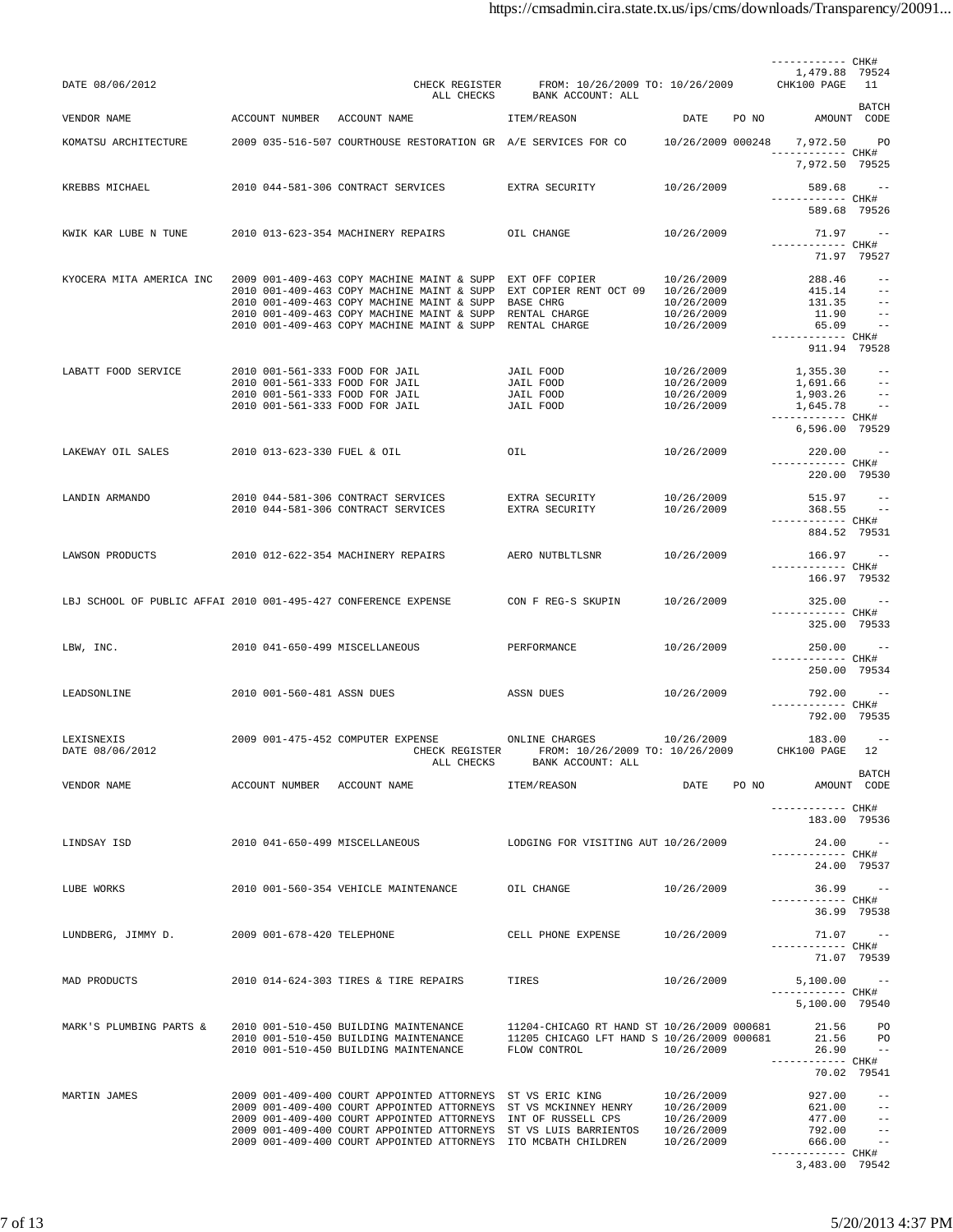| MASTERFILES INC                                                    |                                  | 2010 001-411-452 COMPUTER EXPENSE                                                                                                                                                                                                                                                                                                                              | ONLINE SERVICES OCT 09 10/26/2009                             |                             | 43.00                               |                         |
|--------------------------------------------------------------------|----------------------------------|----------------------------------------------------------------------------------------------------------------------------------------------------------------------------------------------------------------------------------------------------------------------------------------------------------------------------------------------------------------|---------------------------------------------------------------|-----------------------------|-------------------------------------|-------------------------|
|                                                                    |                                  |                                                                                                                                                                                                                                                                                                                                                                |                                                               |                             | ------------ CHK#<br>43.00 79543    |                         |
| MAVERICK MUTUMEDIA INC                                             | 2010 001-409-310 OFFICE SUPPLIES |                                                                                                                                                                                                                                                                                                                                                                | INVENTORY TAGS                                                | 10/26/2009 000640           | 98.75                               | PO                      |
|                                                                    |                                  | 2010 001-409-310 OFFICE SUPPLIES                                                                                                                                                                                                                                                                                                                               | INVENTORY TAGS                                                | 10/26/2009 000640 123.28 PO |                                     |                         |
|                                                                    | 2010 001-409-310 OFFICE SUPPLIES |                                                                                                                                                                                                                                                                                                                                                                | INVENTORY TAGS                                                | 10/26/2009 000640           | 98.75 PO                            |                         |
|                                                                    | 2010 001-409-310 OFFICE SUPPLIES |                                                                                                                                                                                                                                                                                                                                                                | SHIPPING                                                      | 10/26/2009 000640           | 32.05 PO<br>------------ CHK#       |                         |
|                                                                    |                                  |                                                                                                                                                                                                                                                                                                                                                                |                                                               |                             | 352.83 79544                        |                         |
| MCCOY BUILDING SUPPLY CORP 2010 011-621-300 SUPPLIES & HARDWARE    |                                  |                                                                                                                                                                                                                                                                                                                                                                | SUPPLIES                                                      | 10/26/2009                  | $113.73 - -$                        |                         |
|                                                                    |                                  | 2010 011-621-300 SUPPLIES & HARDWARE                                                                                                                                                                                                                                                                                                                           | SUPPLIES                                                      | 10/26/2009                  | $3.59 - -$                          |                         |
|                                                                    |                                  | 2010 011-621-300 SUPPLIES & HARDWARE                                                                                                                                                                                                                                                                                                                           | SUPPLIES                                                      | 10/26/2009                  | 127.98<br>------------ CHK#         |                         |
|                                                                    |                                  |                                                                                                                                                                                                                                                                                                                                                                |                                                               |                             | 245.30 79545                        |                         |
| MEDIA WORKS                                                        |                                  | 2010 001-570-325 OPERATING EXPENSE LAPTOP                                                                                                                                                                                                                                                                                                                      |                                                               | 10/26/2009                  | $470.00 - -$                        |                         |
|                                                                    |                                  |                                                                                                                                                                                                                                                                                                                                                                |                                                               |                             | ----------- CHK#                    |                         |
| DATE 08/06/2012                                                    |                                  | CHECK REGISTER                                                                                                                                                                                                                                                                                                                                                 | FROM: 10/26/2009 TO: 10/26/2009                               |                             | 470.00 79546<br>CHK100 PAGE 13      |                         |
|                                                                    |                                  |                                                                                                                                                                                                                                                                                                                                                                | ALL CHECKS BANK ACCOUNT: ALL                                  |                             |                                     |                         |
| VENDOR NAME                                                        | ACCOUNT NUMBER ACCOUNT NAME      |                                                                                                                                                                                                                                                                                                                                                                | ITEM/REASON                                                   | DATE PO NO                  | AMOUNT CODE                         | BATCH                   |
|                                                                    |                                  |                                                                                                                                                                                                                                                                                                                                                                |                                                               |                             |                                     |                         |
| METAL SALES INC                                                    |                                  | 2010 013-623-354 MACHINERY REPAIRS                                                                                                                                                                                                                                                                                                                             | COUPLER                                                       | 10/26/2009                  | $137.55 - -$<br>------------ CHK#   |                         |
|                                                                    |                                  |                                                                                                                                                                                                                                                                                                                                                                |                                                               |                             | 137.55 79547                        |                         |
|                                                                    |                                  | 2010 001-650-592 AUDIO VISUAL MATERIAL                                                                                                                                                                                                                                                                                                                         |                                                               |                             | $49.33 - -$                         |                         |
| MIDWEST TAPE LLC                                                   |                                  | 2010 001-650-592 AUDIO VISUAL MATERIAL                                                                                                                                                                                                                                                                                                                         | DVD<br>DVD                                                    | 10/26/2009<br>10/26/2009    | 25.19                               | $\sim$ $-$              |
|                                                                    |                                  | 2010 001-650-592 AUDIO VISUAL MATERIAL                                                                                                                                                                                                                                                                                                                         | AUDIO BOOKS                                                   | 10/26/2009                  | $142.96 -$                          |                         |
|                                                                    |                                  |                                                                                                                                                                                                                                                                                                                                                                |                                                               |                             | ------------ CHK#<br>217.48 79548   |                         |
|                                                                    |                                  |                                                                                                                                                                                                                                                                                                                                                                |                                                               |                             |                                     |                         |
| MUENSTER AUTO PARTS                                                |                                  | 2010 013-623-354 MACHINERY REPAIRS                                                                                                                                                                                                                                                                                                                             | CLAMPS                                                        | 10/26/2009                  |                                     | $6.40 - -$              |
|                                                                    |                                  |                                                                                                                                                                                                                                                                                                                                                                |                                                               |                             | ------------ CHK#<br>6.40 79549     |                         |
|                                                                    |                                  |                                                                                                                                                                                                                                                                                                                                                                |                                                               |                             |                                     |                         |
| MUENSTER VOLUNTEER FIRE DE 2010 001-543-473 MUENSTER FIRE FIGHTERS |                                  |                                                                                                                                                                                                                                                                                                                                                                | ANNUAL PAYMENT                                                | 10/26/2009                  | $7,500.00$ --<br>------------ CHK#  |                         |
|                                                                    |                                  |                                                                                                                                                                                                                                                                                                                                                                |                                                               |                             | 7,500.00 79550                      |                         |
| NACCTFO TREASURER                                                  | 2010 001-497-499 MISCELLANEOUS   |                                                                                                                                                                                                                                                                                                                                                                | 09-10 DUES J HUNTER                                           | 10/26/2009                  | 60.00 --                            |                         |
|                                                                    |                                  |                                                                                                                                                                                                                                                                                                                                                                |                                                               |                             | ------------ CHK#                   |                         |
|                                                                    |                                  |                                                                                                                                                                                                                                                                                                                                                                |                                                               |                             | 60.00 79551                         |                         |
| NEU DENISE A                                                       |                                  | 2010 001-465-182 SPECIAL COURT REPORTER                                                                                                                                                                                                                                                                                                                        | REPORTERS RECORD                                              | 10/26/2009                  | 171.50 --                           |                         |
|                                                                    |                                  |                                                                                                                                                                                                                                                                                                                                                                |                                                               |                             | ----------- CHK#                    |                         |
|                                                                    |                                  |                                                                                                                                                                                                                                                                                                                                                                |                                                               |                             | 171.50 79552                        |                         |
| NORTH SHORE VOLUNTEER FIRE 2010 001-543-472 COOKE CO. FIREFIGHTERS |                                  |                                                                                                                                                                                                                                                                                                                                                                | ANNUAL PAYMENT                                                | 10/26/2009                  | 7,500.00 --                         |                         |
|                                                                    |                                  |                                                                                                                                                                                                                                                                                                                                                                |                                                               |                             | ------------ CHK#<br>7,500.00 79553 |                         |
|                                                                    |                                  |                                                                                                                                                                                                                                                                                                                                                                |                                                               |                             |                                     |                         |
| NORTH TEXAS CRUSHED STONE 2009 011-621-302 GRAVEL                  | 2010 011-621-302 GRAVEL          |                                                                                                                                                                                                                                                                                                                                                                | FLEX BASE<br>FLEX BASE                                        | 10/26/2009<br>10/26/2009    | 122.50<br>957.15                    | $ -$                    |
|                                                                    | 2010 011-621-302 GRAVEL          |                                                                                                                                                                                                                                                                                                                                                                | FLEX BASE                                                     | 10/26/2009                  | 2,762.60 --                         |                         |
|                                                                    |                                  |                                                                                                                                                                                                                                                                                                                                                                |                                                               |                             | ------------ CHK#                   |                         |
|                                                                    |                                  |                                                                                                                                                                                                                                                                                                                                                                |                                                               |                             | 3,842.25 79554                      |                         |
|                                                                    |                                  | NORTH TEXAS PUMP AND SUPPL 2009 012-622-300 SUPPLIES & HARDWARE                                                                                                                                                                                                                                                                                                | CAL BRZ LD                                                    | 10/26/2009                  | 38.08                               |                         |
|                                                                    |                                  |                                                                                                                                                                                                                                                                                                                                                                |                                                               |                             | ----------- CHK#<br>38.08 79555     |                         |
|                                                                    |                                  |                                                                                                                                                                                                                                                                                                                                                                |                                                               |                             |                                     |                         |
| O'REILLY AUTOMOTIVE INC                                            |                                  |                                                                                                                                                                                                                                                                                                                                                                |                                                               |                             |                                     |                         |
|                                                                    |                                  |                                                                                                                                                                                                                                                                                                                                                                |                                                               |                             |                                     |                         |
|                                                                    |                                  |                                                                                                                                                                                                                                                                                                                                                                |                                                               |                             |                                     |                         |
|                                                                    |                                  |                                                                                                                                                                                                                                                                                                                                                                |                                                               |                             |                                     |                         |
|                                                                    |                                  |                                                                                                                                                                                                                                                                                                                                                                |                                                               |                             |                                     |                         |
|                                                                    |                                  |                                                                                                                                                                                                                                                                                                                                                                |                                                               |                             |                                     |                         |
|                                                                    |                                  |                                                                                                                                                                                                                                                                                                                                                                |                                                               |                             |                                     |                         |
|                                                                    |                                  |                                                                                                                                                                                                                                                                                                                                                                |                                                               |                             | ------------ CHK#<br>154.22 79556   |                         |
| DATE 08/06/2012                                                    |                                  |                                                                                                                                                                                                                                                                                                                                                                | CHECK REGISTER FROM: 10/26/2009 TO: 10/26/2009 CHK100 PAGE 14 |                             |                                     |                         |
|                                                                    |                                  |                                                                                                                                                                                                                                                                                                                                                                | ALL CHECKS BANK ACCOUNT: ALL                                  |                             |                                     |                         |
|                                                                    |                                  |                                                                                                                                                                                                                                                                                                                                                                |                                                               |                             |                                     | BATCH                   |
|                                                                    |                                  |                                                                                                                                                                                                                                                                                                                                                                |                                                               |                             |                                     |                         |
|                                                                    |                                  | $\begin{tabular}{l c c c c c c c c} \hline \texttt{OFFICE DEPOT} & 2009 & 001-499-310 & \texttt{OFFICE SUPPLIES} & \texttt{SUPPLIES} & 10/26/2009 & 75.40 \\ \hline 2009 & 001-560-310 & \texttt{OFFICE SUPPLIES} & \texttt{SUPPLIES} & 10/26/2009 & 111.20 \\ \hline 2009 & 001-560-310 & \texttt{OPTICE SUPPLIES} & \texttt{FOLDERS} & 10/26/2009 & 5.00 \\$ |                                                               |                             | $111.20 - -$                        | $- \, -$                |
|                                                                    |                                  |                                                                                                                                                                                                                                                                                                                                                                |                                                               |                             |                                     | $\pm$ $\pm$             |
|                                                                    |                                  |                                                                                                                                                                                                                                                                                                                                                                |                                                               |                             |                                     | $--$                    |
|                                                                    |                                  |                                                                                                                                                                                                                                                                                                                                                                |                                                               |                             |                                     | PO<br>PO                |
|                                                                    |                                  |                                                                                                                                                                                                                                                                                                                                                                |                                                               |                             |                                     | PO                      |
|                                                                    |                                  |                                                                                                                                                                                                                                                                                                                                                                |                                                               |                             |                                     | <b>PO</b>               |
|                                                                    |                                  |                                                                                                                                                                                                                                                                                                                                                                |                                                               |                             |                                     | PO<br>$\equiv$ $\equiv$ |
|                                                                    |                                  | 2009 001-400-310 OFFICE SUPPLIES                                                                                                                                                                                                                                                                                                                               | ENGRAVED SIGNS CO JDG 10/26/2009                              |                             | 43.90                               | $- \, -$                |
|                                                                    |                                  | 2009 001-560-310 OFFICE SUPPLIES                                                                                                                                                                                                                                                                                                                               | FILE 10/26/2009                                               |                             | 11.80                               | $- \, -$                |
|                                                                    |                                  | 2009 001-560-310 OFFICE SUPPLIES<br>2009 001-560-310 OFFICE SUPPLIES                                                                                                                                                                                                                                                                                           | TONER<br>TONER/CART 10/26/2009                                | 10/26/2009                  | 148.96<br>534.84                    |                         |
|                                                                    |                                  |                                                                                                                                                                                                                                                                                                                                                                |                                                               |                             |                                     |                         |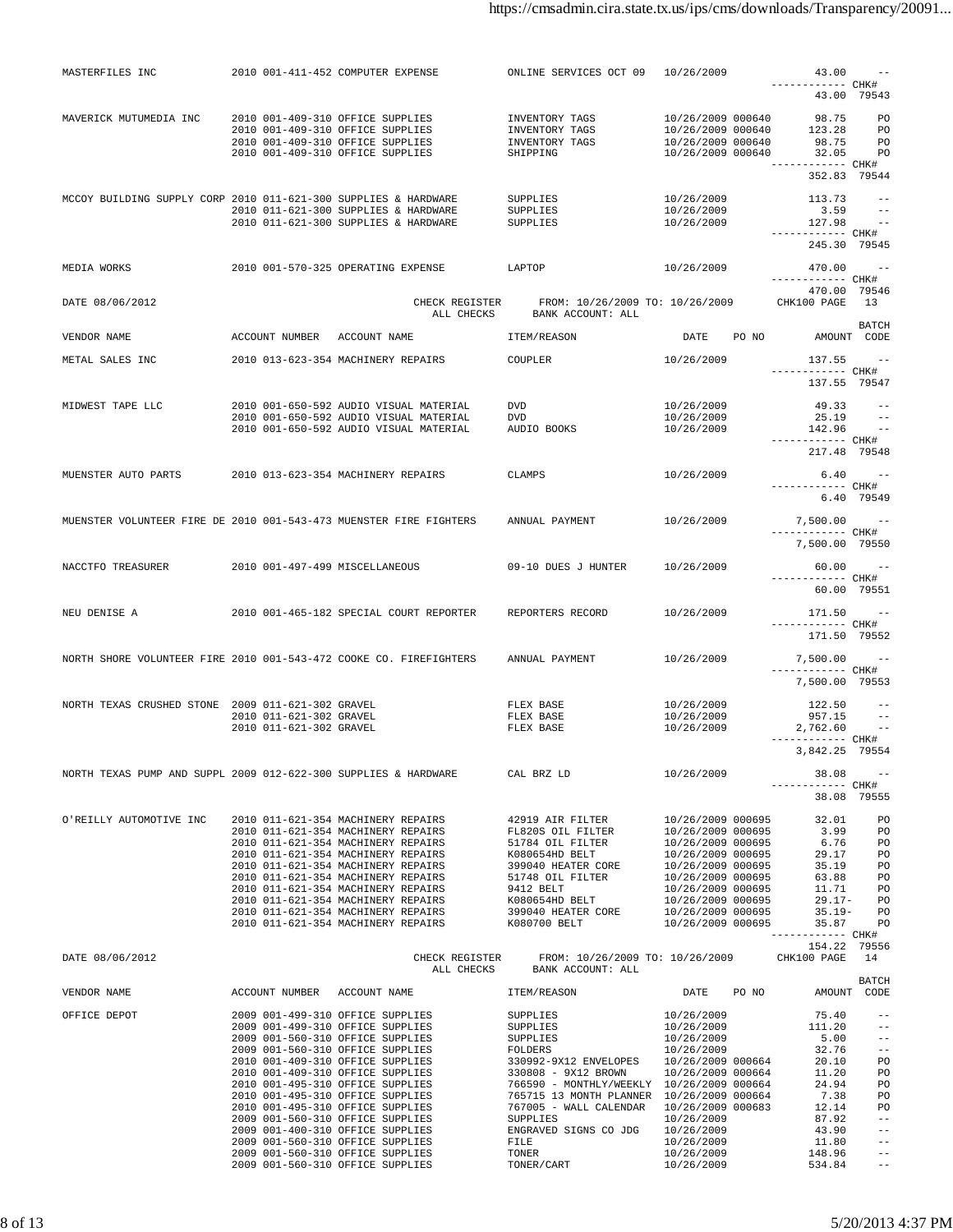| OMNIBASE SERVICES OF TEXAS 2009 001-340-801 J.P.1                    |                          |                                                                                                                                                                                                                                         |                                                           |                                                      |                                                                                                                |                      |
|----------------------------------------------------------------------|--------------------------|-----------------------------------------------------------------------------------------------------------------------------------------------------------------------------------------------------------------------------------------|-----------------------------------------------------------|------------------------------------------------------|----------------------------------------------------------------------------------------------------------------|----------------------|
|                                                                      |                          |                                                                                                                                                                                                                                         |                                                           |                                                      | 804.00 79558                                                                                                   |                      |
|                                                                      |                          |                                                                                                                                                                                                                                         | ALL CHECKS BANK ACCOUNT: ALL                              |                                                      |                                                                                                                |                      |
|                                                                      |                          |                                                                                                                                                                                                                                         |                                                           |                                                      | ------------ CHK#<br>294.84 79559                                                                              |                      |
|                                                                      |                          | ORSBURN D KEITH ATTORNEY 2009 001-409-400 COURT APPOINTED ATTORNEYS ST VS MATTHEW ADAMS 10/26/2009<br>2009 001-409-400 COURT APPOINTED ATTORNEYS ST VS ADOLFO M SALAZAR J 10/26/2009                                                    |                                                           |                                                      | $684.00 - -$<br>$981.00 - -$<br>------------ CHK#                                                              |                      |
|                                                                      |                          | 0SBORNES - GAINESVILLE 2010 011-621-354 MACHINERY REPAIRS PARTS 10/26/2009<br>2010 013-623-354 MACHINERY REPAIRS PARTS 10/26/2009<br>2010 012-622-354 MACHINERY REPAIRS PARTS 10/26/2009<br>2010 001-540-310 OFFICE SUPPLIES BATTERY 10 |                                                           |                                                      | 1,665.00 79560<br>$106.13 - -$<br>$299.99$ --<br>$55.08$ --<br>$5.88 - -$<br>------------ CHK#<br>467.08 79561 |                      |
| PARKER ELECTRIC                                                      |                          | 2010 001-510-450 BUILDING MAINTENANCE BXIT LIGHT BULBS 10/26/2009 000682 2.90 PO                                                                                                                                                        |                                                           |                                                      | ------------ CHK#                                                                                              | 2.90 79562           |
| PATTILLO, BROWN & HILL L.P. 2009 001-409-401 AUDIT                   | 2009 001-409-401 AUDIT   |                                                                                                                                                                                                                                         | ANNUAL AUDIT 10/26/2009<br>NON ATTEST SERVICES 10/26/2009 |                                                      | $13,000.00$ --<br>$12,000.00$ --<br>------------ CHK#<br>25,000.00 79563                                       |                      |
| PEREZ MELINA                                                         |                          | 2010 001-476-495 TRIAL EXPENSE                                                                                                                                                                                                          | INTERPRETER SERVICES                                      | 10/26/2009                                           | $15.00 - -$<br>----------- CHK#<br>15.00 79564                                                                 |                      |
| PERRETT RON MSSWLMSW-ACP                                             |                          | 2010 021-570-305 PSYCHOLOGICALS                                                                                                                                                                                                         | SEPT CLIENT BILLING                                       | 10/26/2009                                           | $385.00 - -$<br>------------ CHK#<br>385.00 79565                                                              |                      |
| PICKLE DREW                                                          |                          | 2010 044-581-306 CONTRACT SERVICES                                                                                                                                                                                                      | EXTRA SECURITY                                            | 10/26/2009                                           | $171.99 - -$<br>------------ CHK#<br>171.99 79566                                                              |                      |
| PINNACLE MEDICAL MANAGEMEN 2009 011-621-490 PRE-EMPLOYMENT PHYSICALS |                          | 2009 012-622-490 PHYSICALS & CDL TESTING RANDOM TESTING<br>2009 013-623-490 PHYSICALS & CDL TESTING RANDOM TESTING<br>2009 014-624-490 PHYSICALS & CDL TESTING                                                                          | RANDOM TESTING<br>RANDOM TESTING                          | 10/26/2009<br>10/26/2009<br>10/26/2009<br>10/26/2009 | 75.00<br>$75.00 - -$<br>45.00<br>$75.00 - -$                                                                   | $\sim$ $ -$<br>$- -$ |
| PINNACLE TOWERS LLC                                                  |                          | 2010 001-540-423 RADIO TOWER RENTAL                                                                                                                                                                                                     | TOWER RENTAL                                              | 10/26/2009                                           | ------------ CHK#<br>270.00 79567<br>369.36<br>----------- CHK#                                                | $\sim$ $-$           |
| PITNEY BOWES                                                         |                          | 2010 028-571-310 OFFICE SUPPLIES                                                                                                                                                                                                        | MONTHLY RENTAL FOR OCTOB 10/26/2009 000676                |                                                      | 369.36 79568<br>180.00 PO<br>----------- CHK#                                                                  |                      |
| PURCHASE POWER                                                       | 2009 001-409-311 POSTAGE |                                                                                                                                                                                                                                         | POSTAGE                                                   | 10/26/2009                                           | 180.00 79569<br>6,000.00<br>------------ CHK#                                                                  | $\sim$ $-$           |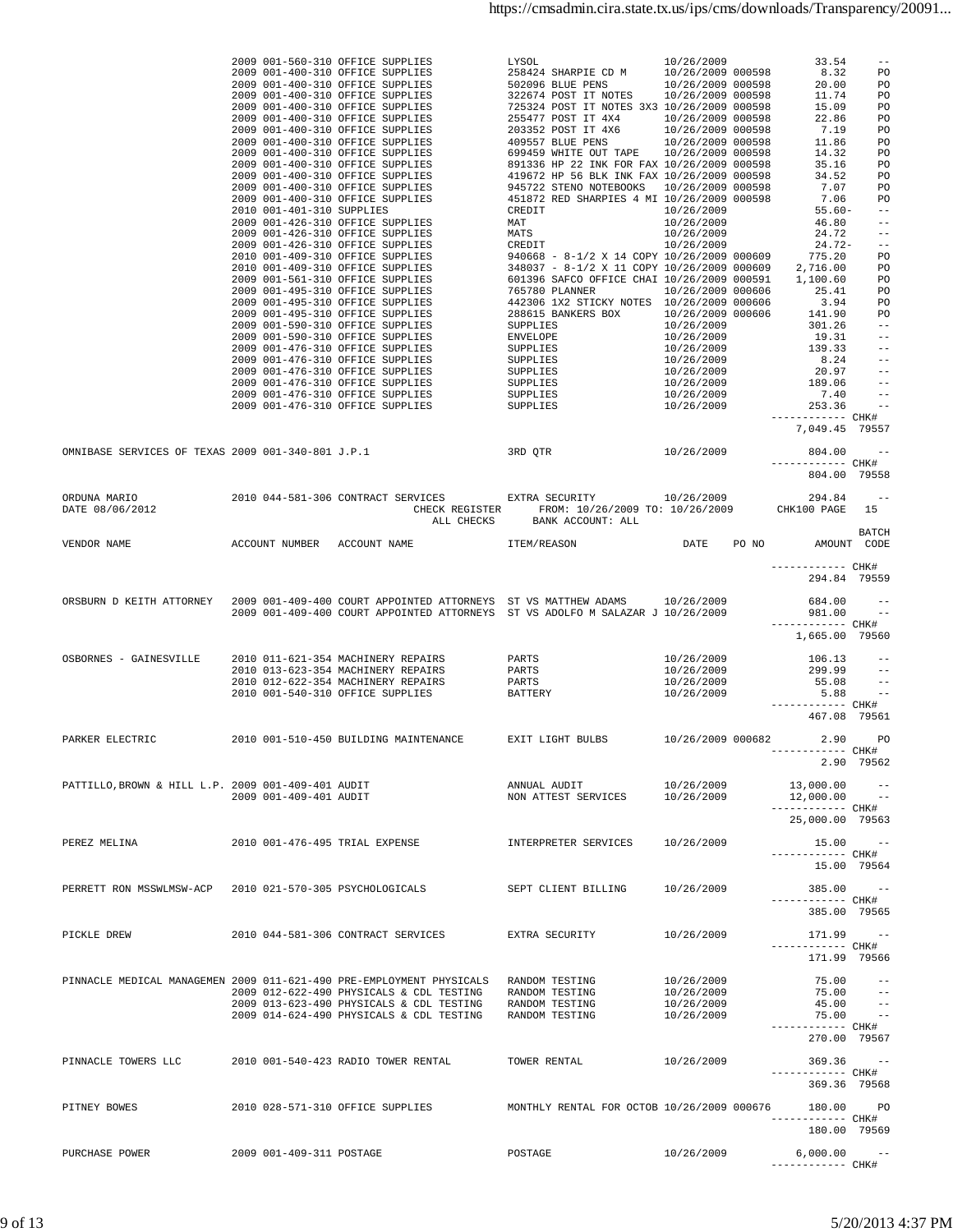| DATE 08/06/2012                                      |                           | CHECK REGISTER<br>ALL CHECKS                                       | FROM: 10/26/2009 TO: 10/26/2009<br>BANK ACCOUNT: ALL |                               |       | 6,000.00 79570<br>CHK100 PAGE     | 16                  |
|------------------------------------------------------|---------------------------|--------------------------------------------------------------------|------------------------------------------------------|-------------------------------|-------|-----------------------------------|---------------------|
| VENDOR NAME                                          | ACCOUNT NUMBER            | ACCOUNT NAME                                                       | ITEM/REASON                                          | DATE                          | PO NO | AMOUNT CODE                       | <b>BATCH</b>        |
| POWER PLAN OIB                                       |                           | 2010 012-622-354 MACHINERY REPAIRS                                 | REPAIRS                                              | 10/26/2009                    |       | 359.95                            | $\sim$ $-$          |
|                                                      |                           |                                                                    |                                                      |                               |       | ----------- CHK#<br>359.95 79571  |                     |
| PRAXAIR DISTRIBUTION INC                             |                           | 2010 011-621-300 SUPPLIES & HARDWARE                               | SUPPLIES                                             | 10/26/2009                    |       | 17.85                             | $\sim$ $-$          |
|                                                      |                           | 2010 011-621-300 SUPPLIES & HARDWARE                               | OXYGEN                                               | 10/26/2009                    |       | 17.05                             | $ -$                |
|                                                      |                           |                                                                    |                                                      |                               |       | ------------ CHK#<br>34.90 79572  |                     |
| PROSPERITY BANK                                      | 2010 001-409-460 RENT     |                                                                    | NOVEMBER 2009 RENT                                   | 10/26/2009 000687 1,692.67 PO |       |                                   |                     |
|                                                      |                           |                                                                    |                                                      |                               |       | ------------ CHK#                 |                     |
|                                                      |                           |                                                                    |                                                      |                               |       | 1,692.67 79573                    |                     |
| PTS OF AMERICA LLC                                   |                           | 2010 001-561-424 RETURNING PRISONERS                               | TRANSPORTING INMATES                                 | 10/26/2009                    |       | 400.00<br>------------ CHK#       | $\sim$ $-$          |
|                                                      |                           |                                                                    |                                                      |                               |       | 400.00 79574                      |                     |
| RADIO SHACK CORPORATION                              |                           | 2009 001-540-422 RADIO & COMMUNICATIONS                            | CABLE                                                | 10/26/2009                    |       | $13.37 - -$                       |                     |
|                                                      |                           |                                                                    |                                                      |                               |       | ----------- CHK#<br>13.37 79575   |                     |
|                                                      |                           |                                                                    |                                                      |                               |       |                                   |                     |
| RAY'S USED EOUIPMENT INC                             |                           | 2009 011-621-354 MACHINERY REPAIRS                                 | REPAIRS                                              | 10/26/2009                    |       | 224.85<br>------------ CHK#       | $\sim$ $-$          |
|                                                      |                           |                                                                    |                                                      |                               |       | 224.85 79576                      |                     |
| RED ROCK PIT INC                                     | 2009 011-621-302 GRAVEL   |                                                                    | <b>GRAVEL</b>                                        | 10/26/2009                    |       | 105.67                            | $\sim$ $-$          |
|                                                      |                           |                                                                    |                                                      |                               |       | ------------ CHK#<br>105.67 79577 |                     |
|                                                      |                           |                                                                    |                                                      |                               |       |                                   |                     |
| ROBERTS JUDY                                         | 2010 001-640-334 CLOTHING |                                                                    | JACOB H WINTER COAT                                  | 10/26/2009                    |       | 50.00<br>----------- CHK#         | $ -$                |
|                                                      |                           |                                                                    |                                                      |                               |       | 50.00 79578                       |                     |
| ROBERTSON JIM ATTY                                   |                           | 2010 001-340-700 DISTRICT CLERK                                    | RESEARCH FEE                                         | 10/26/2009                    |       | 400.00                            | $ -$                |
|                                                      |                           | 2010 001-340-700 DISTRICT CLERK                                    | RESEARCH FEE                                         | 10/26/2009                    |       | 510.00                            | $ -$                |
|                                                      |                           | 2010 001-340-700 DISTRICT CLERK<br>2010 001-340-700 DISTRICT CLERK | RESEARCH FEE<br>RESEARCH FEE                         | 10/26/2009<br>10/26/2009      |       | 400.00<br>400.00                  | $- -$<br>$ -$       |
|                                                      |                           | 2010 001-340-700 DISTRICT CLERK                                    | RESEARCH FEE                                         | 10/26/2009                    |       | 300.00                            | $- -$               |
|                                                      |                           | 2010 001-340-700 DISTRICT CLERK                                    | ATTY FEE                                             | 10/26/2009                    |       | 300.00                            | $- -$               |
|                                                      |                           | 2010 001-340-700 DISTRICT CLERK                                    | RESEARCH FEE                                         | 10/26/2009                    |       | 375.00                            | $\qquad \qquad -$   |
|                                                      |                           | 2010 001-340-700 DISTRICT CLERK                                    | RESEARCH FEE                                         | 10/26/2009                    |       | 300.00<br>------------ CHK#       | $-$                 |
|                                                      |                           |                                                                    |                                                      |                               |       | 2,985.00 79579                    |                     |
| ROMCO EQUIPMENT CO                                   |                           | 2009 011-621-354 MACHINERY REPAIRS                                 | PARTS                                                | 10/26/2009                    |       | 226.70                            | $\sim$ $-$          |
|                                                      |                           |                                                                    |                                                      |                               |       | ----------- CHK#<br>226.70 79580  |                     |
|                                                      |                           |                                                                    |                                                      |                               |       |                                   |                     |
| SALEH NAJI M                                         |                           | 2010 044-581-306 CONTRACT SERVICES                                 | EXTRA SECURITY                                       | 10/26/2009                    |       | 196.56<br>------------ CHK#       | $\sim$ $-$          |
|                                                      |                           |                                                                    |                                                      |                               |       | 196.56 79581                      |                     |
| SCHAD & PULTE WELDING SUPP 2010 001-540-347 OXYGEN   |                           |                                                                    | OXYGEN                                               | 10/26/2009                    |       | 16.00                             | $ -$                |
| DATE 08/06/2012                                      |                           | CHECK REGISTER<br>ALL CHECKS                                       | FROM: 10/26/2009 TO: 10/26/2009<br>BANK ACCOUNT: ALL |                               |       | CHK100 PAGE                       | 17                  |
| VENDOR NAME                                          |                           | ACCOUNT NUMBER ACCOUNT NAME                                        | ITEM/REASON                                          | DATE                          | PO NO | AMOUNT CODE                       | <b>BATCH</b>        |
|                                                      | 2010 001-540-347 OXYGEN   |                                                                    | BAL ON INV 177047                                    | 10/26/2009                    |       | 5.00                              | $ -$                |
|                                                      |                           | 2010 014-624-499 MISCELLANEOUS                                     | LENS                                                 | 10/26/2009                    |       | 21.00                             | $ -$                |
|                                                      |                           | 2009 014-624-300 SUPPLIES & HARDWARE                               | OXYGEN                                               | 10/26/2009                    |       | 54.00                             | $ -$                |
|                                                      | 2010 001-540-347 OXYGEN   |                                                                    | OXYGEN                                               | 10/26/2009                    |       | 49.00<br>------------ CHK#        | $\sim$ $-$          |
|                                                      |                           |                                                                    |                                                      |                               |       | 145.00 79582                      |                     |
| <b>SCHEPPS DAIRY</b>                                 |                           | 2010 001-561-333 FOOD FOR JAIL                                     | <b>JAIL FOOD</b>                                     | 10/26/2009                    |       | 169.56                            | $ -$                |
|                                                      |                           | 2010 001-561-333 FOOD FOR JAIL                                     | JAIL FOOD                                            | 10/26/2009                    |       | 169.56                            | $\pm$ $\pm$         |
|                                                      |                           | 2010 001-561-333 FOOD FOR JAIL                                     | JAIL FOOD                                            | 10/26/2009                    |       | $127.17 - -$                      |                     |
|                                                      |                           | 2010 001-561-333 FOOD FOR JAIL<br>2010 001-561-333 FOOD FOR JAIL   | JAIL FOOD<br>JAIL FOOD                               | 10/26/2009<br>10/26/2009      |       | 56.52<br>141.30                   | $- -$<br>$\sim$ $-$ |
|                                                      |                           |                                                                    |                                                      |                               |       | ----------- CHK#<br>664.11 79583  |                     |
| SCOTT MERRIMAN INC                                   |                           | 2009 001-435-310 OFFICE SUPPLIES                                   | SEAL                                                 | 10/26/2009                    |       | $60.93 - -$                       |                     |
|                                                      |                           |                                                                    |                                                      |                               |       | ------------ CHK#                 |                     |
|                                                      |                           |                                                                    |                                                      |                               |       | 60.93 79584                       |                     |
| SELF RADIO INC                                       |                           | 2010 001-407-422 RADIO & COMMUNICATIONS                            | BATTERY                                              | 10/26/2009                    |       | $300.00 - -$                      |                     |
|                                                      |                           |                                                                    |                                                      |                               |       | ----------- CHK#<br>300.00 79585  |                     |
|                                                      |                           |                                                                    |                                                      |                               |       |                                   |                     |
| SOUTHERLAND, EMILY                                   | 2010 001-640-334 CLOTHING |                                                                    | BLAKE S WINTER COAT                                  | 10/26/2009                    |       | $50.00 - -$<br>------------ CHK#  |                     |
|                                                      |                           |                                                                    |                                                      |                               |       | 50.00 79586                       |                     |
| SOUTHERN ASPHALT & PETROLE 2009 012-622-312 ROAD OIL |                           |                                                                    | DEMURRAGE                                            | 10/26/2009                    |       | $300.00 - -$                      |                     |
|                                                      |                           |                                                                    |                                                      |                               |       | ----------- CHK#                  |                     |
|                                                      |                           |                                                                    |                                                      |                               |       | 300.00 79587                      |                     |
| SPENCE JENNIFER                                      |                           | 2009 041-650-499 MISCELLANEOUS                                     | LIBRARY SUPPLIES                                     | 10/26/2009                    |       | 72.00                             | $- -$               |
|                                                      |                           | 2010 001-650-427 CONFERENCE EXPENSE                                | CONF EXPENSE                                         | 10/26/2009                    |       | 1,289.74                          | $- -$               |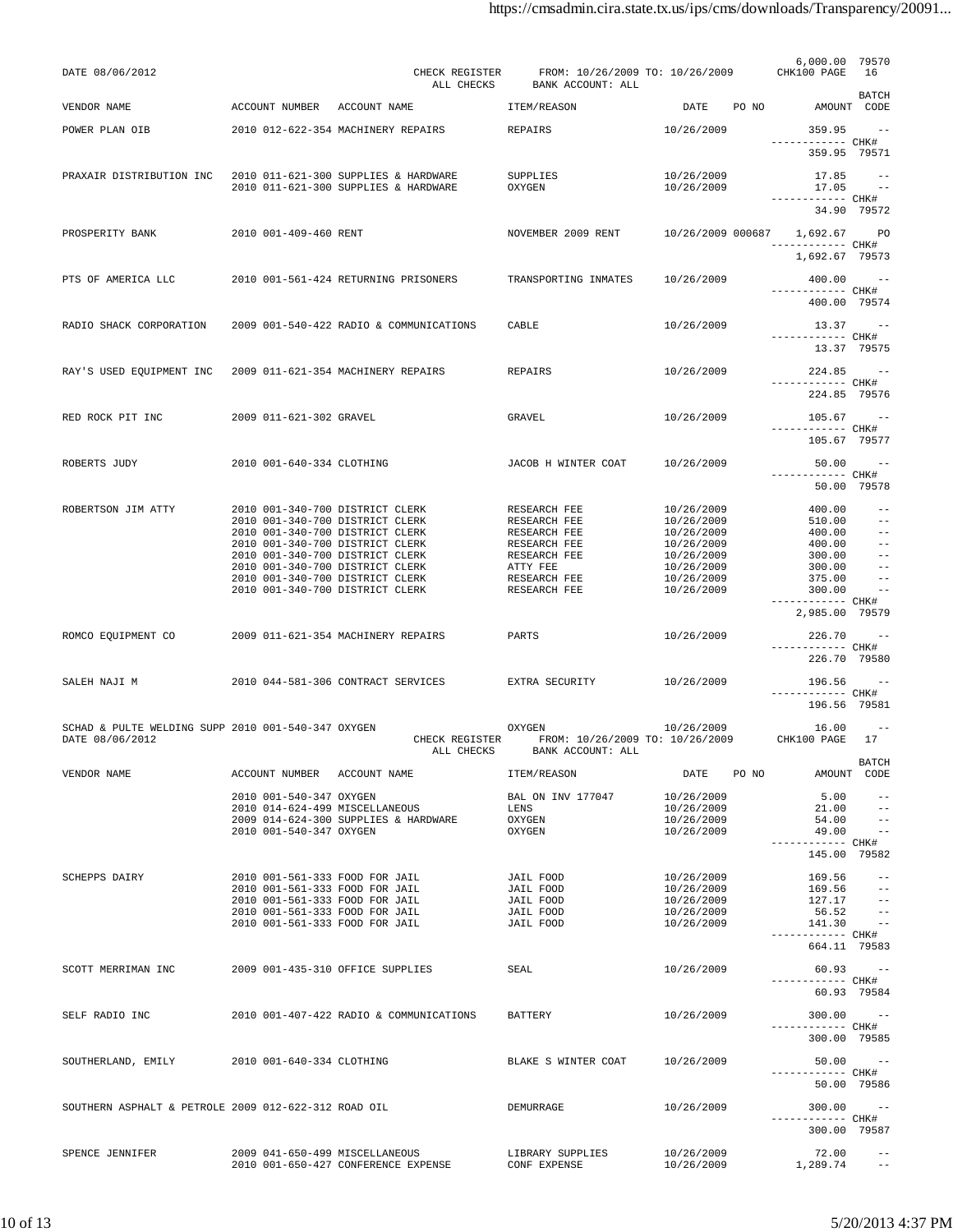|                                                                                                   |                             | 2010 001-650-310 OFFICE SUPPLIES                                                                                                                                                            | SUPPLIES                                                      | 10/26/2009               | 96.00<br>------------ CHK#          |                                   |
|---------------------------------------------------------------------------------------------------|-----------------------------|---------------------------------------------------------------------------------------------------------------------------------------------------------------------------------------------|---------------------------------------------------------------|--------------------------|-------------------------------------|-----------------------------------|
|                                                                                                   |                             |                                                                                                                                                                                             |                                                               |                          | 1,457.74 79588                      |                                   |
| SPROUSE'S AUTO REPAIR & SE 2009 001-560-354 VEHICLE MAINTENANCE                                   |                             |                                                                                                                                                                                             | REPAIRS                                                       | 10/26/2009               | $245.36 - -$                        |                                   |
|                                                                                                   |                             | 2009 001-560-354 VEHICLE MAINTENANCE                                                                                                                                                        | REPAIRS                                                       | 10/26/2009               | $194.93 - -$                        |                                   |
|                                                                                                   |                             |                                                                                                                                                                                             |                                                               |                          | ----------- CHK#<br>440.29 79589    |                                   |
|                                                                                                   |                             |                                                                                                                                                                                             |                                                               |                          |                                     |                                   |
| STALLION CONSTRUCTION LLC 2009 012-622-302 GRAVEL                                                 | 2009 014-624-302 GRAVEL     |                                                                                                                                                                                             | ROCK<br>CRUSHED ROCK                                          | 10/26/2009<br>10/26/2009 | 1,151.38<br>119.80                  | $\sim$ $-$<br>$\qquad \qquad - -$ |
|                                                                                                   | 2009 013-623-302 GRAVEL     |                                                                                                                                                                                             | CRUSHED ROCK                                                  | 10/26/2009               | 7,675.60                            | $\sim$ $-$                        |
|                                                                                                   |                             |                                                                                                                                                                                             |                                                               |                          | ------------ CHK#                   |                                   |
|                                                                                                   |                             |                                                                                                                                                                                             |                                                               |                          | 8,946.78 79590                      |                                   |
| STATE FARM INSURANCE                                                                              |                             | 2010 001-349-000 AMBULANCE FEES                                                                                                                                                             | REFUND LEOLA HOROWITZ                                         | 10/26/2009               | 1,604.00 --                         |                                   |
|                                                                                                   |                             |                                                                                                                                                                                             |                                                               |                          | ------------ CHK#<br>1,604.00 79591 |                                   |
|                                                                                                   |                             |                                                                                                                                                                                             |                                                               |                          |                                     |                                   |
| STERICYCLE INC<br>DATE 08/06/2012                                                                 |                             | 2009 001-561-336 MEDICAL SUPPLIES MED                                                                                                                                                       | CHECK REGISTER FROM: 10/26/2009 TO: 10/26/2009                | 10/26/2009               | 59.07<br>CHK100 PAGE                | $\sim$ $-$<br>18                  |
|                                                                                                   |                             |                                                                                                                                                                                             | ALL CHECKS BANK ACCOUNT: ALL                                  |                          |                                     |                                   |
| VENDOR NAME                                                                                       |                             | ACCOUNT NUMBER ACCOUNT NAME                                                                                                                                                                 |                                                               | DATE PO NO               | AMOUNT CODE                         | <b>BATCH</b>                      |
|                                                                                                   |                             |                                                                                                                                                                                             | ITEM/REASON                                                   |                          |                                     |                                   |
|                                                                                                   |                             |                                                                                                                                                                                             |                                                               |                          | ------------ CHK#                   |                                   |
|                                                                                                   |                             |                                                                                                                                                                                             |                                                               |                          | 59.07 79592                         |                                   |
| STOCKWELL SHERI                                                                                   |                             | 2010 001-640-474 EMERGENCY DAY CARE                                                                                                                                                         | EM DAY CARE/FBSS CHILD 10/26/2009                             |                          | $330.00 - -$                        |                                   |
|                                                                                                   |                             |                                                                                                                                                                                             |                                                               |                          | ------------ CHK#                   |                                   |
|                                                                                                   |                             |                                                                                                                                                                                             |                                                               |                          | 330.00 79593                        |                                   |
| STOFFELS & ASSOCIATES INC 2010 001-465-182 SPECIAL COURT REPORTER                                 |                             |                                                                                                                                                                                             | SUB CRT REP                                                   | 10/26/2009               | $137.50 - -$                        |                                   |
|                                                                                                   |                             |                                                                                                                                                                                             |                                                               |                          | ----------- CHK#<br>137.50 79594    |                                   |
|                                                                                                   |                             |                                                                                                                                                                                             |                                                               |                          |                                     |                                   |
| SULLIVANT LARRY B. ATTY                                                                           |                             | 2009 001-409-400 COURT APPOINTED ATTORNEYS ST VS SAGE MICHAEL PINI 10/26/2009<br>2009 001-409-400 COURT APPOINTED ATTORNEYS ST VS JOSE RICO VARGAS 10/26/2009                               |                                                               |                          | 270.00<br>$225.00 - -$              | $\sim$ $-$                        |
|                                                                                                   |                             | 2009 001-409-400 COURT APPOINTED ATTORNEYS ST VS SHAWNA MARIE NELSO 10/26/2009                                                                                                              |                                                               |                          | $382.50 - -$                        |                                   |
|                                                                                                   |                             | 2009 001-409-400 COURT APPOINTED ATTORNEYS ST VS CAROLYN K HOLLAND 10/26/2009                                                                                                               |                                                               |                          | 517.50                              | $\sim$ $-$                        |
|                                                                                                   |                             | 2009 001-409-400 COURT APPOINTED ATTORNEYS ST VS DEBORAH LEE YOUNG 10/26/2009                                                                                                               |                                                               |                          | 585.00 --<br>------------ CHK#      |                                   |
|                                                                                                   |                             |                                                                                                                                                                                             |                                                               |                          | 1,980.00 79595                      |                                   |
|                                                                                                   |                             |                                                                                                                                                                                             |                                                               |                          |                                     |                                   |
| SULLIVANT, BILL ATTY                                                                              |                             | 2010 001-409-400 COURT APPOINTED ATTORNEYS ST VS JAMES E BRINKLEY 10/26/2009<br>2010 001-409-400 COURT APPOINTED ATTORNEYS ST VS KRISTA WILLIS                                              |                                                               | 10/26/2009               | 549.00<br>540.00 --                 | $- -$                             |
|                                                                                                   |                             |                                                                                                                                                                                             |                                                               |                          | ------------ CHK#                   |                                   |
|                                                                                                   |                             |                                                                                                                                                                                             |                                                               |                          | 1,089.00 79596                      |                                   |
| T&T TRAILER SALES                                                                                 |                             | 2010 001-540-354 VEHICLE REPAIRS                                                                                                                                                            | CONNECTOR PLUG                                                | 10/26/2009               | $46.80 - -$                         |                                   |
|                                                                                                   |                             |                                                                                                                                                                                             |                                                               |                          | ------------ CHK#                   | 46.80 79597                       |
|                                                                                                   |                             |                                                                                                                                                                                             |                                                               |                          |                                     |                                   |
| TATUM LEE                                                                                         |                             | 2010 001-340-700 DISTRICT CLERK<br>ATTY FEE                                                                                                                                                 |                                                               | 10/26/2009<br>10/26/2009 | 150.00                              | $\sim$ $-$                        |
|                                                                                                   |                             | 2009 001-409-400 COURT APPOINTED ATTORNEYS ITO KELSA                                                                                                                                        |                                                               |                          | 247.50 --<br>----------- CHK#       |                                   |
|                                                                                                   |                             |                                                                                                                                                                                             |                                                               |                          | 397.50 79598                        |                                   |
| TDCAA NOW TRUST FUND                                                                              | 2010 001-475-590 BOOKS      |                                                                                                                                                                                             | <b>BOOKS</b>                                                  | 10/26/2009               | 471.00                              |                                   |
|                                                                                                   |                             |                                                                                                                                                                                             |                                                               |                          | ------------ CHK#                   |                                   |
|                                                                                                   |                             |                                                                                                                                                                                             |                                                               |                          | 471.00 79599                        |                                   |
| TEXAS AGRILIFE EXTENSION C 2010 001-499-427 CONFERENCE                                            |                             |                                                                                                                                                                                             | REG B J KNIGHT                                                | 10/26/2009               | 125.00                              |                                   |
|                                                                                                   | 2010 001-499-427 CONFERENCE |                                                                                                                                                                                             | REG B DAWSON                                                  | 10/26/2009               | 125.00                              |                                   |
|                                                                                                   |                             |                                                                                                                                                                                             |                                                               |                          | ------------ CHK#<br>250.00 79600   |                                   |
|                                                                                                   |                             |                                                                                                                                                                                             |                                                               |                          |                                     |                                   |
|                                                                                                   |                             | TEXAS DEPARTMENT OF TRANSP 2010 014-624-570 MACHINERY & EQUIPMENT JOHN BEAN FMC TIRE CHANG 10/26/2009<br>2010 013-623-570 MACHINERY & EQUIPMENT 1990 JOHN DEERE 10/26/2009 000693 19,000.00 |                                                               |                          | 400.00                              | $\sim$ $-$<br><b>PO</b>           |
|                                                                                                   |                             |                                                                                                                                                                                             |                                                               |                          | ------------ CHK#                   |                                   |
|                                                                                                   |                             |                                                                                                                                                                                             |                                                               |                          | 19,400.00 79601                     |                                   |
|                                                                                                   |                             |                                                                                                                                                                                             | MEMBRSHP DUES-                                                | 10/26/2009               | 50.00                               |                                   |
| TEXAS DIST & CO ATTYS ASSN 2010 001-475-481 ASSOCIATION DUES<br>2010 001-475-481 ASSOCIATION DUES |                             |                                                                                                                                                                                             | MEMBRSHP DUES T KING 10/26/2009                               |                          | 50.00                               | $\sim 100$ km s $^{-1}$           |
|                                                                                                   |                             |                                                                                                                                                                                             |                                                               |                          | ------------ CHK#<br>100.00 79602   |                                   |
|                                                                                                   |                             |                                                                                                                                                                                             |                                                               |                          |                                     |                                   |
| DATE 08/06/2012                                                                                   |                             | TEXAS FACILITIES COMMISSIO 2010 014-624-570 MACHINERY & EQUIPMENT TRUCK WRECKER 600202 10/26/2009 000702 5,800.00 PO                                                                        | CHECK REGISTER FROM: 10/26/2009 TO: 10/26/2009 CHK100 PAGE 19 |                          |                                     |                                   |
|                                                                                                   |                             | ALL CHECKS                                                                                                                                                                                  | BANK ACCOUNT: ALL                                             |                          |                                     |                                   |
| VENDOR NAME                                                                                       |                             | ACCOUNT NUMBER ACCOUNT NAME                                                                                                                                                                 | ITEM/REASON                                                   | DATE PO NO               | AMOUNT CODE                         | BATCH                             |
|                                                                                                   |                             |                                                                                                                                                                                             |                                                               |                          |                                     |                                   |
|                                                                                                   |                             | 2010 014-624-570 MACHINERY & EQUIPMENT SPOTLIGHT                                                                                                                                            |                                                               | 10/26/2009 000702        | 72.00                               | PO                                |
|                                                                                                   |                             | 2010 014-624-301 TRASH DISPOSAL                                                                                                                                                             | TIRE PNEUMATIC VEHICLE 10/26/2009                             |                          | $260.00 - -$<br>------------ CHK#   |                                   |
|                                                                                                   |                             |                                                                                                                                                                                             |                                                               |                          | 6,132.00 79603                      |                                   |
|                                                                                                   |                             |                                                                                                                                                                                             |                                                               |                          |                                     |                                   |
| TEXAS MUNICIPAL LEAGUE                                                                            |                             | 2010 001-495-427 CONFERENCE EXPENSE TXPPA FALL CONFERENCE 10/26/2009 000666                                                                                                                 |                                                               |                          | 150.00<br>----------- CHK#          | PO.                               |
|                                                                                                   |                             |                                                                                                                                                                                             |                                                               |                          | 150.00 79604                        |                                   |
| TEXAS PARKS & WILDLIFE                                                                            |                             | 2009 001-340-809 TX PARKS & WILDLIFE - JP RICHARD PITTNER                                                                                                                                   |                                                               | 10/26/2009               | 42.50                               | $\qquad \qquad -$                 |
|                                                                                                   |                             | 2009 001-340-809 TX PARKS & WILDLIFE - JP RICHARD MATTHEWS                                                                                                                                  |                                                               | 10/26/2009               | 21.25                               | $ -$                              |
|                                                                                                   |                             | 2009 001-340-809 TX PARKS & WILDLIFE - JP JAMES E GERAY                                                                                                                                     |                                                               | 10/26/2009               | 42.50                               | $ -$                              |
|                                                                                                   |                             | 2009 001-340-809 TX PARKS & WILDLIFE - JP MICHAEL C LOWE<br>2009 001-340-809 TX PARKS & WILDLIFE - JP MICHAEL C LOWE                                                                        |                                                               | 10/26/2009<br>10/26/2009 | $51.00 - -$<br>55.25                |                                   |
|                                                                                                   |                             |                                                                                                                                                                                             |                                                               |                          |                                     |                                   |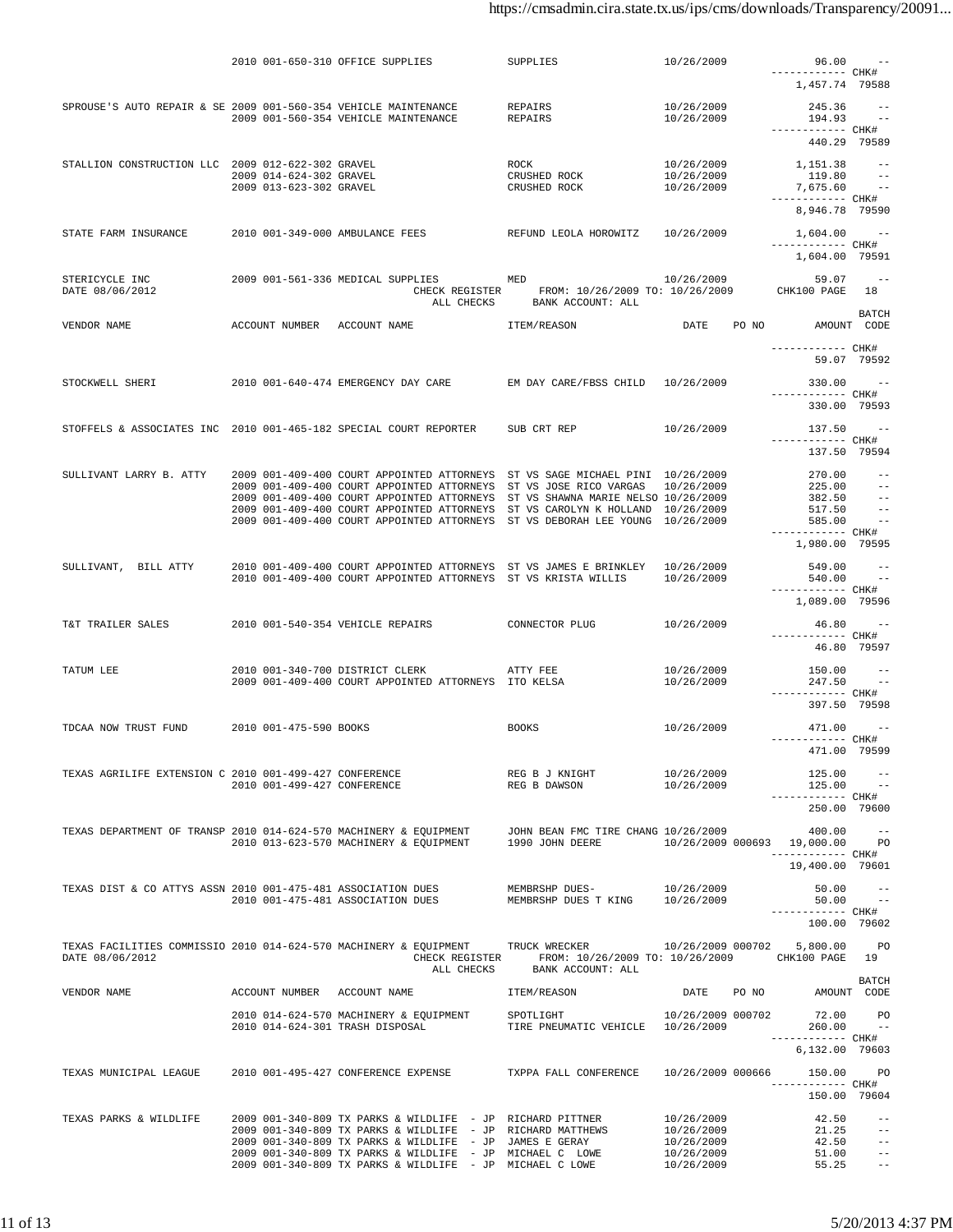| DATE 08/06/2012                                                  |                                                | CHECK REGISTER                                                                                                                                                  | FROM: 10/26/2009 TO: 10/26/2009                                                          |                                        | 441.85 79624<br>CHK100 PAGE 21                        |                                 |
|------------------------------------------------------------------|------------------------------------------------|-----------------------------------------------------------------------------------------------------------------------------------------------------------------|------------------------------------------------------------------------------------------|----------------------------------------|-------------------------------------------------------|---------------------------------|
| XEROX CORPORATION                                                |                                                | 2010 001-409-463 COPY MACHINE MAINT & SUPP OCTOBER 2009<br>2009 001-409-463 COPY MACHINE MAINT & SUPP BASE CHRG SEPT-SHERIFF 10/26/2009                         |                                                                                          | 10/26/2009 000623                      | 104.07 PO<br>$337.78 - -$<br>----------- CHK#         |                                 |
|                                                                  |                                                |                                                                                                                                                                 |                                                                                          |                                        | ----------- CHK#<br>81.00 79623                       |                                 |
| WOOLF DEN                                                        |                                                | 2010 041-650-499 MISCELLANEOUS                                                                                                                                  | COMPUTER RENTAL                                                                          | 10/26/2009                             | ------------ CHK#<br>523.80 79622<br>$81.00 - -$      |                                 |
| WIMMER'S DIESEL SERVICE                                          |                                                | 2010 013-623-354 MACHINERY REPAIRS                                                                                                                              | REPAIRS                                                                                  | 10/26/2009                             | 1,057.50 79621<br>$523.80 - -$                        |                                 |
| WILLIAMS ROGER                                                   |                                                | 2010 001-409-400 COURT APPOINTED ATTORNEYS ST VS JEREMY GENE ALLEN 10/26/2009<br>2009 001-409-400 COURT APPOINTED ATTORNEYS ST VS JOSEPH ANDREW HUTC 10/26/2009 |                                                                                          |                                        | $360.00 - -$<br>697.50 --<br>------------ CHK#        |                                 |
|                                                                  |                                                |                                                                                                                                                                 |                                                                                          |                                        | ----------- CHK#<br>310.00 79620                      |                                 |
| WHITE ROGER ATTY                                                 |                                                | 2010 001-340-700 DISTRICT CLERK                                                                                                                                 | ATTY FEE                                                                                 | 10/26/2009                             | 600.00 79619<br>$310.00 - -$                          |                                 |
| WESTBROOK MARK                                                   |                                                | 2010 001-340-700 DISTRICT CLERK<br>2010 001-340-700 DISTRICT CLERK<br>2010 001-340-700 DISTRICT CLERK                                                           | TAX SUIT SERVICE<br>SERVICE FEE<br>SERVICE FEE                                           | 10/26/2009<br>10/26/2009<br>10/26/2009 | 200.00<br>300.00<br>$100.00 - -$<br>------------ CHK# | $\qquad \qquad -$<br>$\sim$ $-$ |
|                                                                  |                                                |                                                                                                                                                                 |                                                                                          |                                        | ----------- CHK#<br>721.42 79618                      |                                 |
| WEST PAYMENT CENTER                                              | 2009 040-651-590 LAW BOOKS                     |                                                                                                                                                                 | SEPTEMBER 2009 MONTHLY P 10/26/2009 000150                                               |                                        | 16.00 79617<br>721.42 PO                              |                                 |
| WALTERSCHEID'S                                                   | 2010 013-623-330 FUEL & OIL                    |                                                                                                                                                                 | 20# LP6                                                                                  | 10/26/2009                             | 16.00<br>------------ CHK#                            |                                 |
| VETERANS INFORMATION SERVI 2010 001-405-310 OFFICE SUPPLIES      |                                                |                                                                                                                                                                 | BOOK                                                                                     | 10/26/2009                             | 48.00<br>------------ CHK#                            | 48.00 79616                     |
|                                                                  |                                                |                                                                                                                                                                 |                                                                                          |                                        | ----------- CHK#                                      | 63.56 79615                     |
| TOM THUMB FOOD & PHARMACY 2009 001-561-391 PRISONER MEDICAL CARE |                                                |                                                                                                                                                                 | INMATE MEDICAL                                                                           | 10/26/2009                             | 429.93 79614<br>$63.56 - -$                           |                                 |
| TISHOMINGO SAND & GRAVEL                                         | 2009 011-621-302 GRAVEL                        |                                                                                                                                                                 | WASHED ROCK                                                                              | 10/26/2009                             | $429.93 - -$<br>------------ CHK#                     |                                 |
|                                                                  |                                                |                                                                                                                                                                 |                                                                                          |                                        | ----------- CHK#<br>2,800.00 79613                    |                                 |
| TIERRA REAL ESTATE LLC                                           | 2010 001-409-460 RENT<br>2010 001-409-460 RENT |                                                                                                                                                                 | NOVEMBER 2009 RENT<br>NOVEMBER 2009 RENT                                                 | 10/26/2009 000611<br>10/26/2009 000611 | 1,300.00<br>1,500.00                                  | <b>PO</b><br>PO                 |
| VENDOR NAME                                                      |                                                | ACCOUNT NUMBER ACCOUNT NAME                                                                                                                                     | ITEM/REASON                                                                              | DATE                                   | PO NO                                                 | BATCH<br>AMOUNT CODE            |
| DATE 08/06/2012                                                  |                                                | CHECK REGISTER<br>ALL CHECKS                                                                                                                                    | FROM: 10/26/2009 TO: 10/26/2009<br>BANK ACCOUNT: ALL                                     |                                        | 638.00 79612<br>CHK100 PAGE                           | 20                              |
|                                                                  | 2009 001-476-590 LAW BOOKS                     | 2009 001-403-310 OFFICE SUPPLIES                                                                                                                                | RULE BOOKS<br><b>BOOKS</b>                                                               | 10/26/2009<br>10/26/2009               | 90.00<br>140.50<br>------------ CHK#                  | $- -$<br>$\sim$ $-$             |
|                                                                  |                                                | 2009 001-450-310 OFFICE SUPPLIES & BOOKS<br>2009 001-435-310 OFFICE SUPPLIES<br>2009 001-458-310 OFFICE SUPPLIES                                                | <b>BOOKS</b><br>BOOKS<br>BOOKS                                                           | 10/26/2009<br>10/26/2009<br>10/26/2009 | 95.00<br>90.00<br>90.00                               | $\sim$ $-$<br>$- -$<br>$- -$    |
| THOMSON WEST                                                     | 2009 001-426-590 BOOKS                         |                                                                                                                                                                 | BOOKS                                                                                    | 10/26/2009                             | 117.00 79611<br>132.50                                | $ -$                            |
| WEEKLY NEWS THE                                                  |                                                | 2010 041-650-499 MISCELLANEOUS                                                                                                                                  | DISPLAY ADD                                                                              | 10/26/2009                             | 117.00<br>------------ CHK#                           | $\sim$ $-$                      |
|                                                                  |                                                |                                                                                                                                                                 |                                                                                          |                                        | ------------ CHK#<br>1,285.79 79610                   |                                 |
| THE PHOENIX GROUP                                                |                                                | 2010 001-540-354 VEHICLE REPAIRS                                                                                                                                | INVERTER/MODULE                                                                          | 10/26/2009                             | 343.75 79609<br>$1,285.79$ --                         |                                 |
| PAIGE COMPANY THE                                                |                                                | 2010 048-403-310 *** INVALID ACCT NUMBER<br>2010 048-403-310 *** INVALID ACCT NUMBER                                                                            | #15 MIRACLE BOXES<br>SHIPPING                                                            | 10/26/2009 000667<br>10/26/2009 000667 | 318.75<br>25.00<br>----------- CHK#                   | <b>PO</b><br><b>PO</b>          |
|                                                                  |                                                |                                                                                                                                                                 |                                                                                          |                                        | 400.00 79608                                          |                                 |
| TEXAS TRANSPORTATION INSTI 2010 011-621-427 CONFERENCE EXPENSE   |                                                | 2010 014-624-427 CONFERENCE EXPENSE                                                                                                                             | TEXAS TRANSPORTATION FOR 10/26/2009 000691<br>TEXAS TRANSPORTATION FOR 10/26/2009 000691 |                                        | 200.00<br>200.00<br>------------ CHK#                 | <b>PO</b><br><b>PO</b>          |
|                                                                  |                                                |                                                                                                                                                                 |                                                                                          |                                        | ----------- CHK#<br>100.00 79607                      |                                 |
| TEXAS STATE UNIVERSITY/SAN 2010 001-455-427 CONFERENCE EXPENSE   |                                                |                                                                                                                                                                 | 10 HOUR CIVIL PROCEDURE 10/26/2009 000690                                                |                                        | 100.00                                                | <b>PO</b>                       |
| TEXAS PROBATION ASSOCIATIO 2010 001-570-481 ASSN. DUES           |                                                |                                                                                                                                                                 | MEMBRSHP FEE-FAROUHAR                                                                    | 10/26/2009                             | 60.00 --<br>------------ CHK#<br>60.00 79606          |                                 |
|                                                                  |                                                |                                                                                                                                                                 |                                                                                          |                                        | ------------ CHK#<br>314.50 79605                     |                                 |
|                                                                  |                                                | 2009 001-340-809 TX PARKS & WILDLIFE - JP ANDREW J MENGE<br>2009 001-340-809 TX PARKS & WILDLIFE - JP DALE L MENGE                                              |                                                                                          | 10/26/2009<br>10/26/2009               | 51.00<br>51.00                                        | $- -$<br>$\sim$ $-$             |